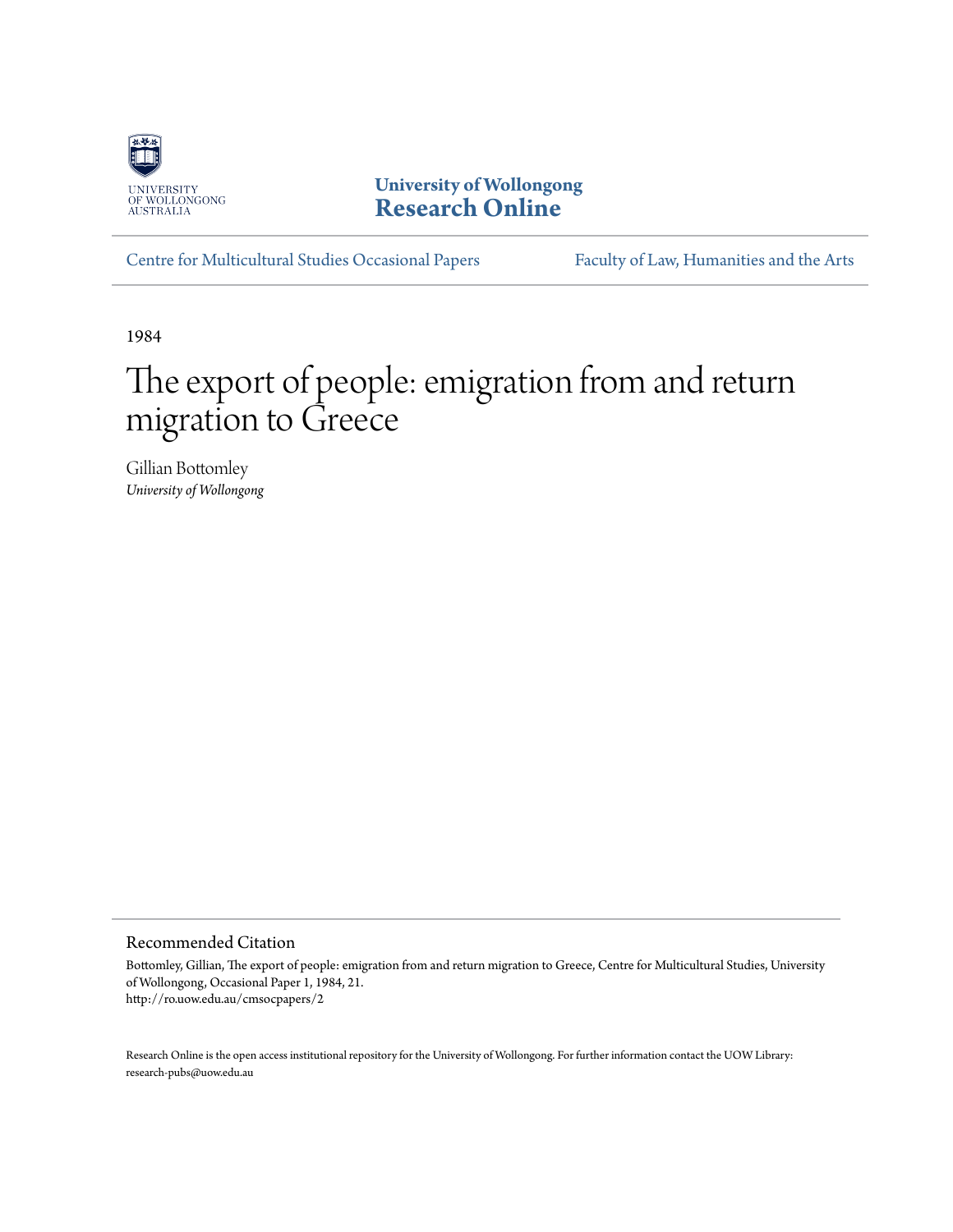## The export of people: emigration from and return migration to Greece

## **Abstract**

Most studies of migration have been studies of immigration. This has happened for a number of reasons - the receiving countries have more resources for research, the research has often been problem oriented, and prevailing theoretical frameworks may have limited rather than extended our understanding of migration. Classics such as Thomas and Znaniecki's memorable work "The Polish Peasant in Europe and America" have shown how important it is to see migration as a continuing process of constant interaction between homeland and the country of immigration. The assumption that people leave home as "permanent" migrants has always been a dubious assumption. Many emigrants return home, and many others would like to. Even where immigrants remain in another country as satisfied settlers, ties with the homeland may have great significance. And the political, economic and social forces that create emigration must also be taken into account. An understanding of migration, therefore, requires the broadest of perspectives. People do not, for example, carry a culture with them. They carry what Bourdieu calls "habitus", sets of "durable, transposable, dispositions" (p. 72, 1977). Culture is historically created and recreated under specific conditions. We need some historical analysis of those conditions. We also need to place migration within an international framework. This has been done over the last decade by writers interested in the political economy of migration (cf. Berger and Mohr 1975, Castles and Kosack 1973, Paine 1976, Piore 1979). Their publications have provided a valuable reorientation of migration research, linking 20th century migration to processes of industrialization and the uneven development accompanying industrial capitalism.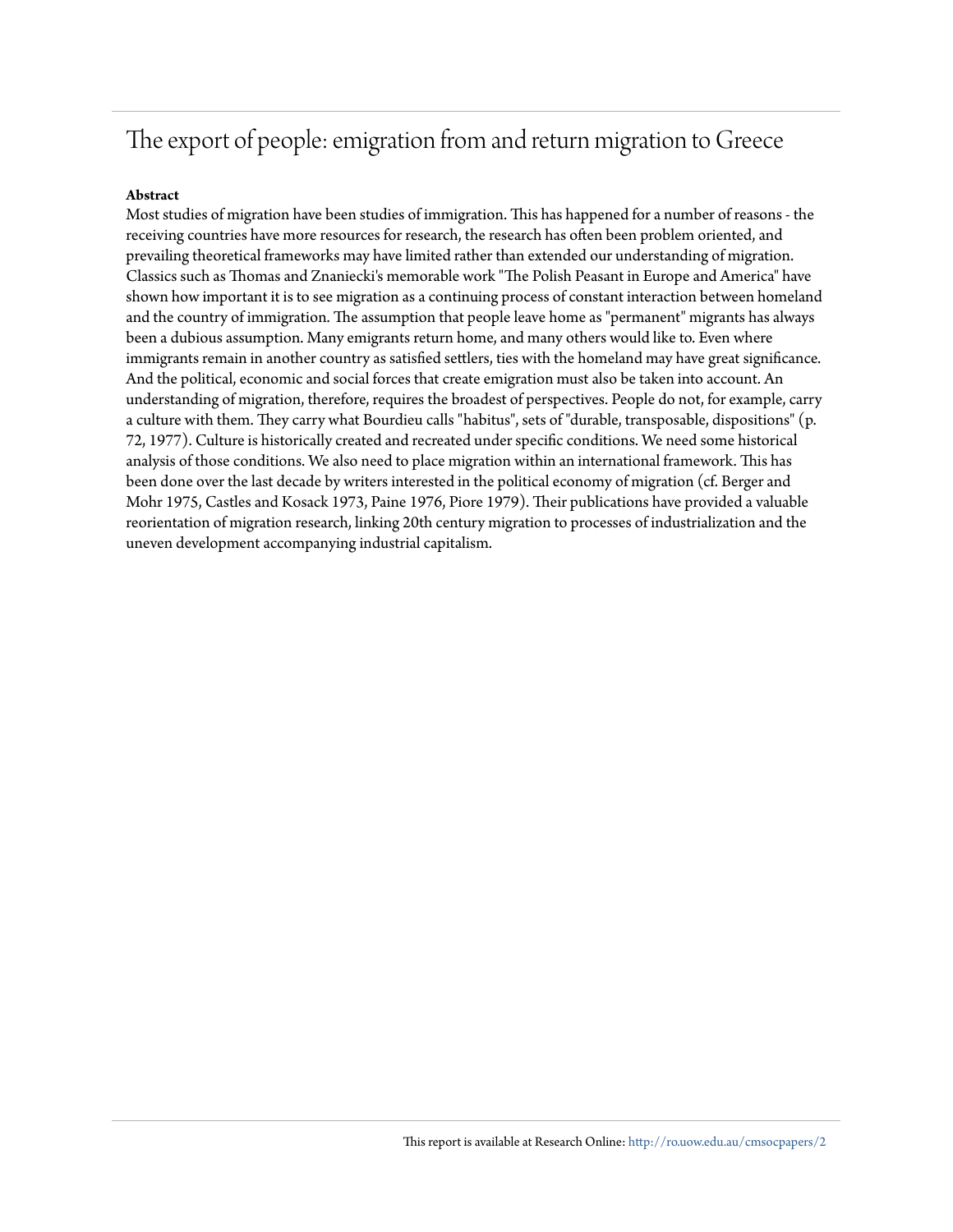

# **THE UNIVERSITY OF WOLLONGONG CENTRE FOR MULTICULTURAL STUDIES**

## **THE EXPORT OF PEOPLE: EMIGRATION FROM AND RETURN MIGRATION TO GREECE**

**by**

**Dr. Gillian Bottomley**

**Occasional Series No. 1** September, 1984



*P.O.* **BOX 1144, WOLLONGONG, N.S.W. 2500, AUSTRALIA**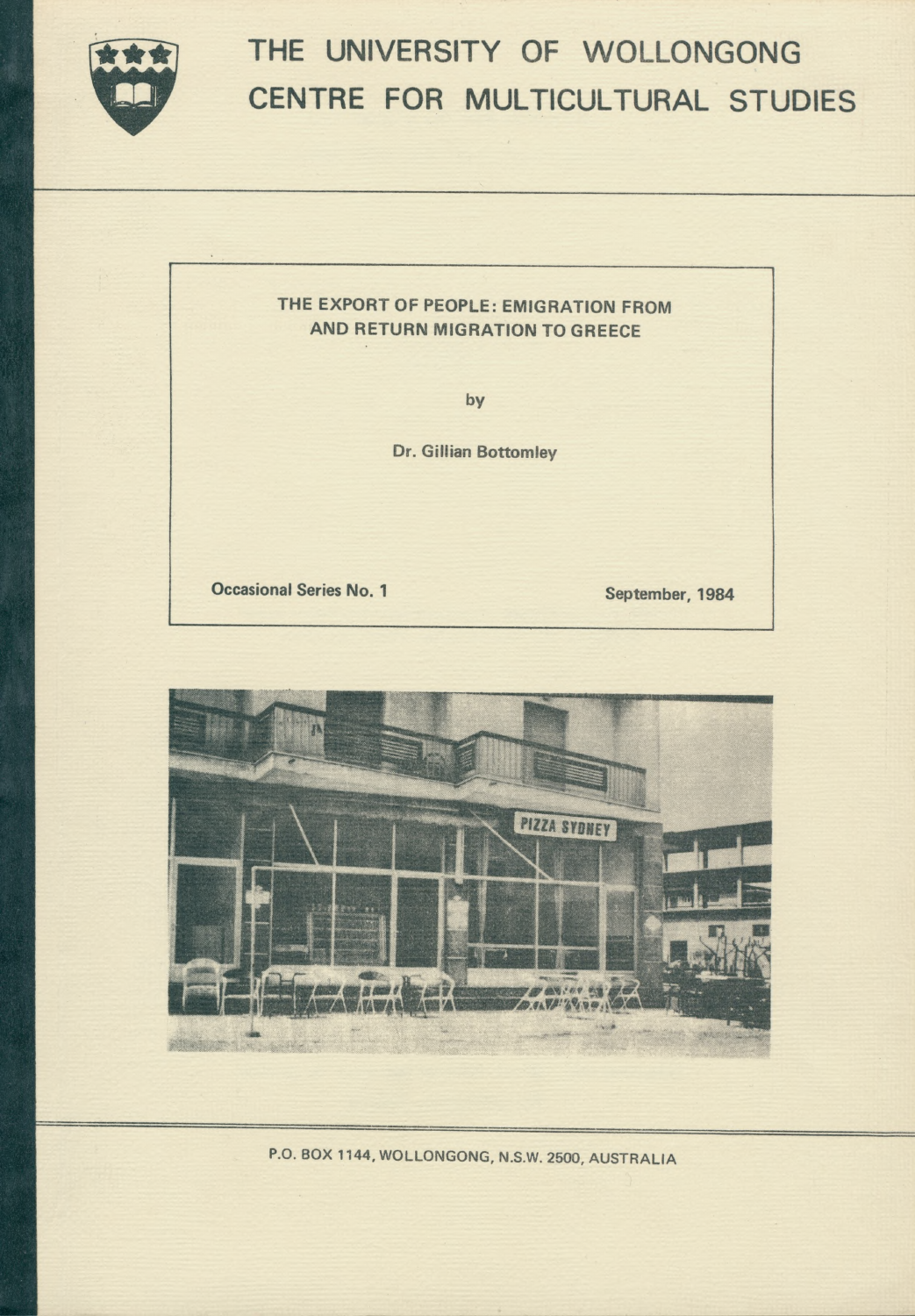11lustration: Greek-Australian Shop im Galata, Peloponnesos, Greece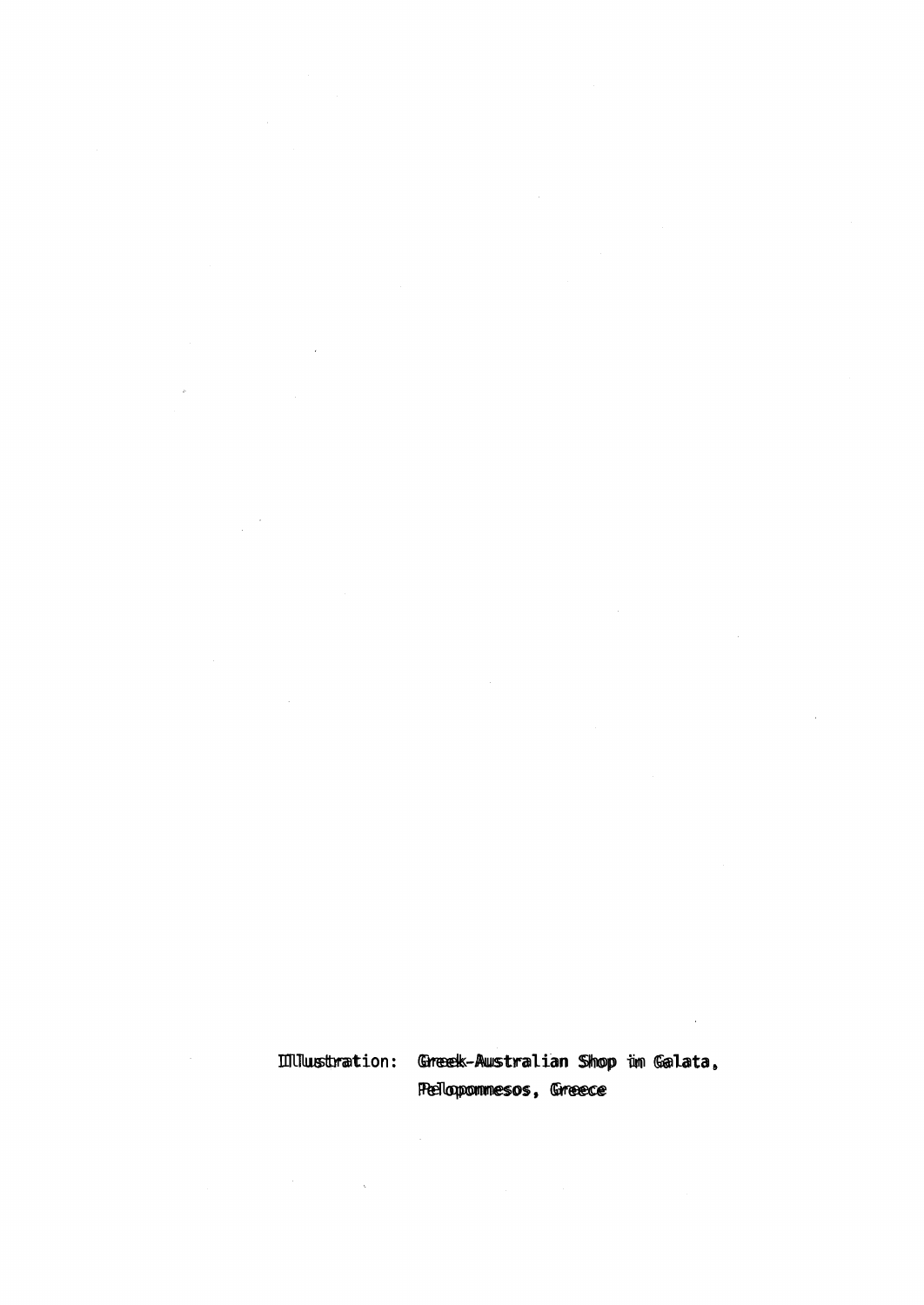## UNIVERSITY OF WOLLONGONG CENTRE FOR MULTICULTURAL STUDIES

 $\label{eq:2.1} \frac{1}{\sqrt{2}}\int_{0}^{2\pi} \frac{1}{\sqrt{2}}\left(\frac{1}{\sqrt{2}}\right)^{2} \frac{1}{\sqrt{2}}\left(\frac{1}{\sqrt{2}}\right)^{2} \frac{1}{\sqrt{2}}\left(\frac{1}{\sqrt{2}}\right)^{2} \frac{1}{\sqrt{2}}\left(\frac{1}{\sqrt{2}}\right)^{2} \frac{1}{\sqrt{2}}\left(\frac{1}{\sqrt{2}}\right)^{2} \frac{1}{\sqrt{2}}\left(\frac{1}{\sqrt{2}}\right)^{2} \frac{1}{\sqrt{2}}\left(\frac{1}{\sqrt{2}}\$ 

 $\sim 10^6$ 

 $\label{eq:1} \frac{1}{\sqrt{2\pi}}\sum_{\mathbf{k}\in\mathbb{Z}^d}\left(\frac{1}{\sqrt{2\pi}}\sum_{\mathbf{k}\in\mathbb{Z}^d}\left(\frac{1}{\sqrt{2\pi}}\sum_{\mathbf{k}\in\mathbb{Z}^d}\left(\frac{1}{\sqrt{2\pi}}\sum_{\mathbf{k}\in\mathbb{Z}^d}\left(\frac{1}{\sqrt{2\pi}}\sum_{\mathbf{k}\in\mathbb{Z}^d}\left(\frac{1}{\sqrt{2\pi}}\sum_{\mathbf{k}\in\mathbb{Z}^d}\left(\frac{1}{\sqrt{2\pi}}\sum_{\mathbf{k}\in\mathbb{Z}$ 

## OCCASIONAL SERIES NUMBER 1

## "THE EXPORT OF PEOPLE: EMIGRATION FROM AND RETURN MIGRATION TO GREECE"

 $\sim 10^{11}$ 

 $\bar{z}$ 

 $\sim 10^6$ 

Dr. Gillian Bottomley

 $\mathcal{F}^{\text{max}}_{\text{max}}$ 

 $\sim 10^{-10}$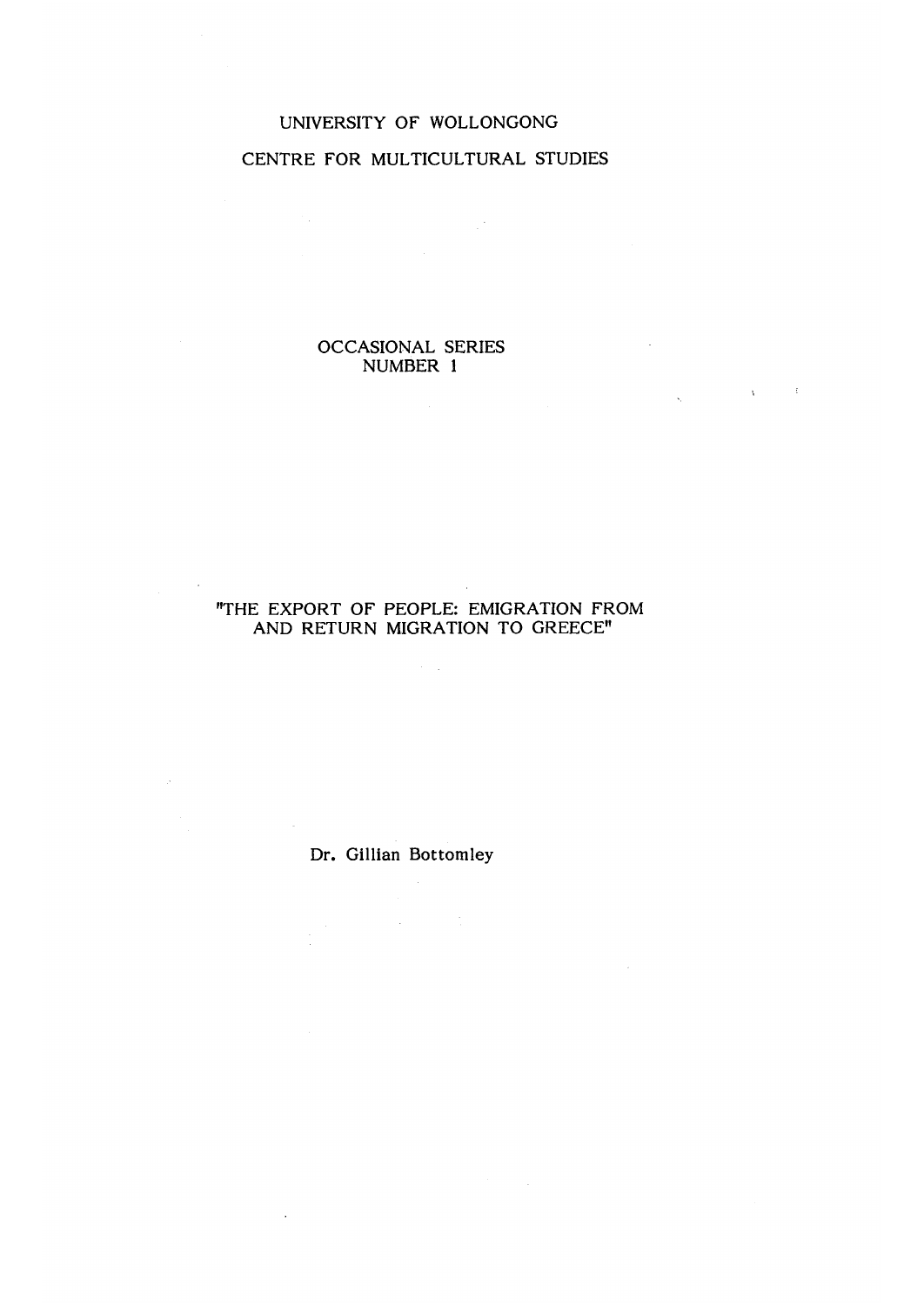### INTRODUCTION

The Centre for Multicultural Studies was established in the University of Wollongong in 1978 to pursue applied research and to provide a teaching and research programme concerned with multicultural Australian society including the role of Aboriginal and ethnic minorities in Australian society. Formally, the role of Aboriginal and ethnic minorities in Australian society. role and functions of the Centre are:

- (i) To be the focus for teaching, research and service in the University, and to inform the region and the wider Australian society, of the multicultural nature of Australian society.
- (ii) To investigate the social, cultural, and economic barriers experienced by ethnic communities in Australia and the means by which barriers may be removed.
- (iii) To concentrate research expertise in the study of the experience of ethnic minorities in Australian society so as to develop as an international centre of excellence.
- (iv) To provide and participate in teaching programmes to meet the needs of students:
	- a) working with ethnic communities; and/or
	- b) wishing to investigate issues relevant to multicultural Australian society.

We believe that a valuable service can be performed by keeping people, interested in Australian society, informed of each others thoughts and writings. To this end we have established this Occasional Series to which we invite contributions (and also requests for being added to the circulation list are invited).

» Our first contributor Gillian Bottomley is well known in the field on multiculturalism. A senior lecturer in comparative sociology at Macquarie University, Gill has been researching, teaching and writing on the sociology of migration since 1969. She has published numerous articles in Australian and She has published numerous articles in Australian and international journals, is the author of After the Odyssey: A Study of Greek Australians (University of Queensland Press, 1979) and co-editor, with Marie de Lepervanche, of Ethnicity, Class and Gender in Australia (George Allen and Unwin, 1984).

Please let us know what you think of the series.

Ron Witton, Head Centre for Multicultural Studies, University of Wollongong,<br>P.O. Box 1144. W WOLLONGONG.

TEL. (042) 270-779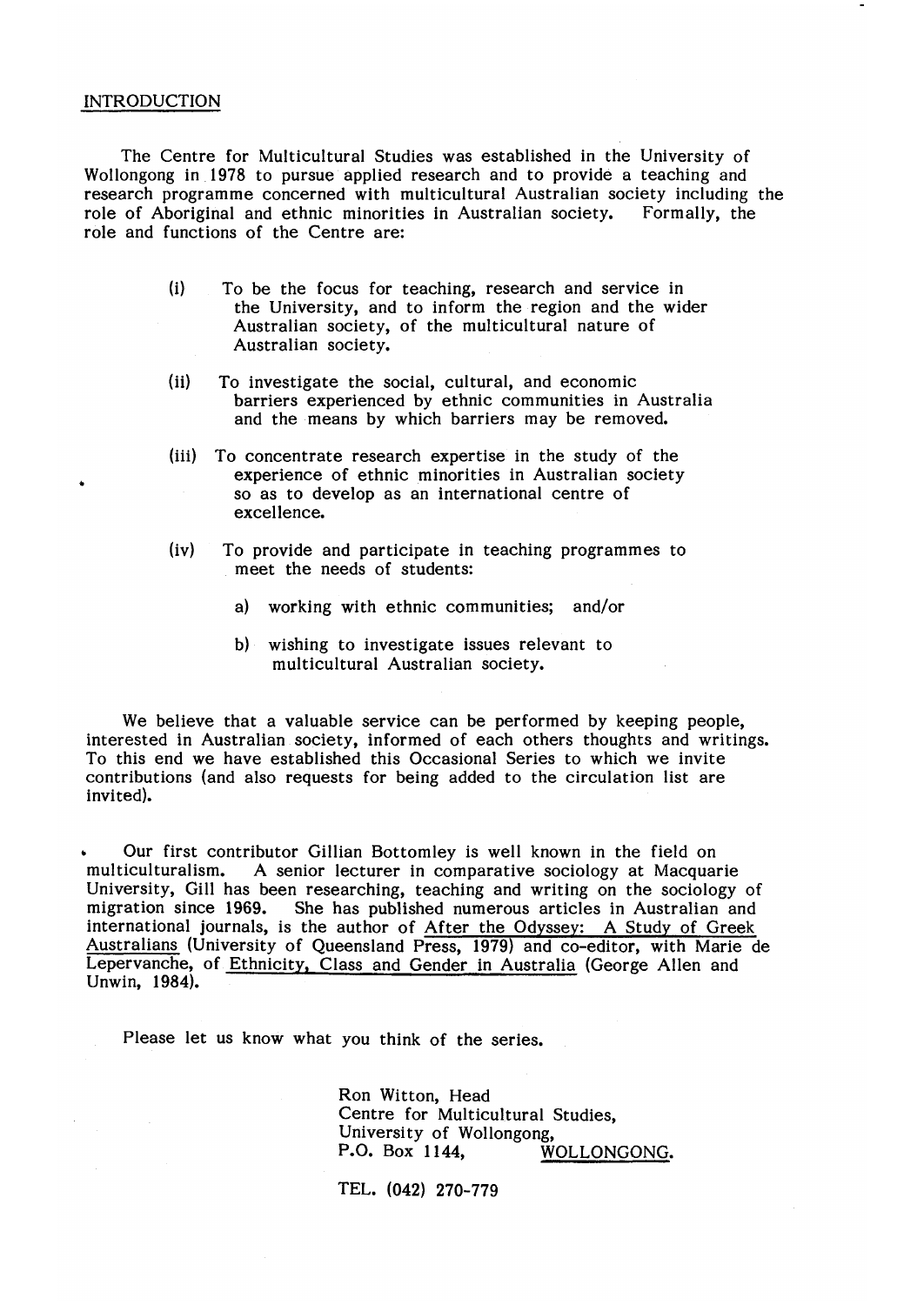## THE EXPORT OF PEOPLE: EMIGRATION FROM AND RETURN MIGRATION TO GREECE

Most studies of migration have been studies of immigration. This has happened for a number of reasons - the receiving countries have more resources for research, the research has often been problem oriented, and prevailing theoretical frameworks may have limited rather than extended our understanding of migration. Classics such as Thomas and Znaniecki's memorable work "The Polish Peasant in Europe and America" have shown how important it is to see migration as a continuing process of constant interaction between homeland and the country of immigration. The assumption that people leave home as "permanent" migrants has always been a dubious assumption. Many emigrants return home, and many others would like to. Even where immigrants remain in another country as satisfied settlers, ties with the homeland may have great significance. And the political, economic and social forces that create emigration must also be taken into account. An understanding of migration, therefore, requires the broadest of perspectives. People do not, for example, carry a culture with them. They carry what Bourdieu calls "habitus", sets of "durable, transposable, dispositions" (p. 72, 1977). Culture is historically created and recreated under specific conditions. We need some historical analysis of those conditions. We also need to place migration within an international framework. This has been done over the last decade by writers interested in the political economy of migration (cf. Berger and Mohr 1975, Castles and Kosack 1973, Paine 1976, Piore 1979). Their publications have provided a valuable reorientation of migration research, linking 20th century migration to processes of industrialization and the uneven development accompanying industrial capitalism.

My own interest in the sociology of migration began with studies of Greek settlers in Australia. In 1969, I began research among Greek settlers in Sydney in an attempt to understand the effects of Australian policies of assimilation and the modes of resistance developed by this large and highly structured ethnic population. It quickly became obvious that I must also make some attempt to learn more about Greece itself. Furthermore, the patterns of interaction between Greek Australians and their country of origin are complex and fluid. In the last ten years, the flow of Greek migration to Australia has reversed. Since 1972, more people have been returning than arriving. My current research is now focused on Greece as well as Australia. In this paper, I would like to look at Greece as a country that has exported people for almost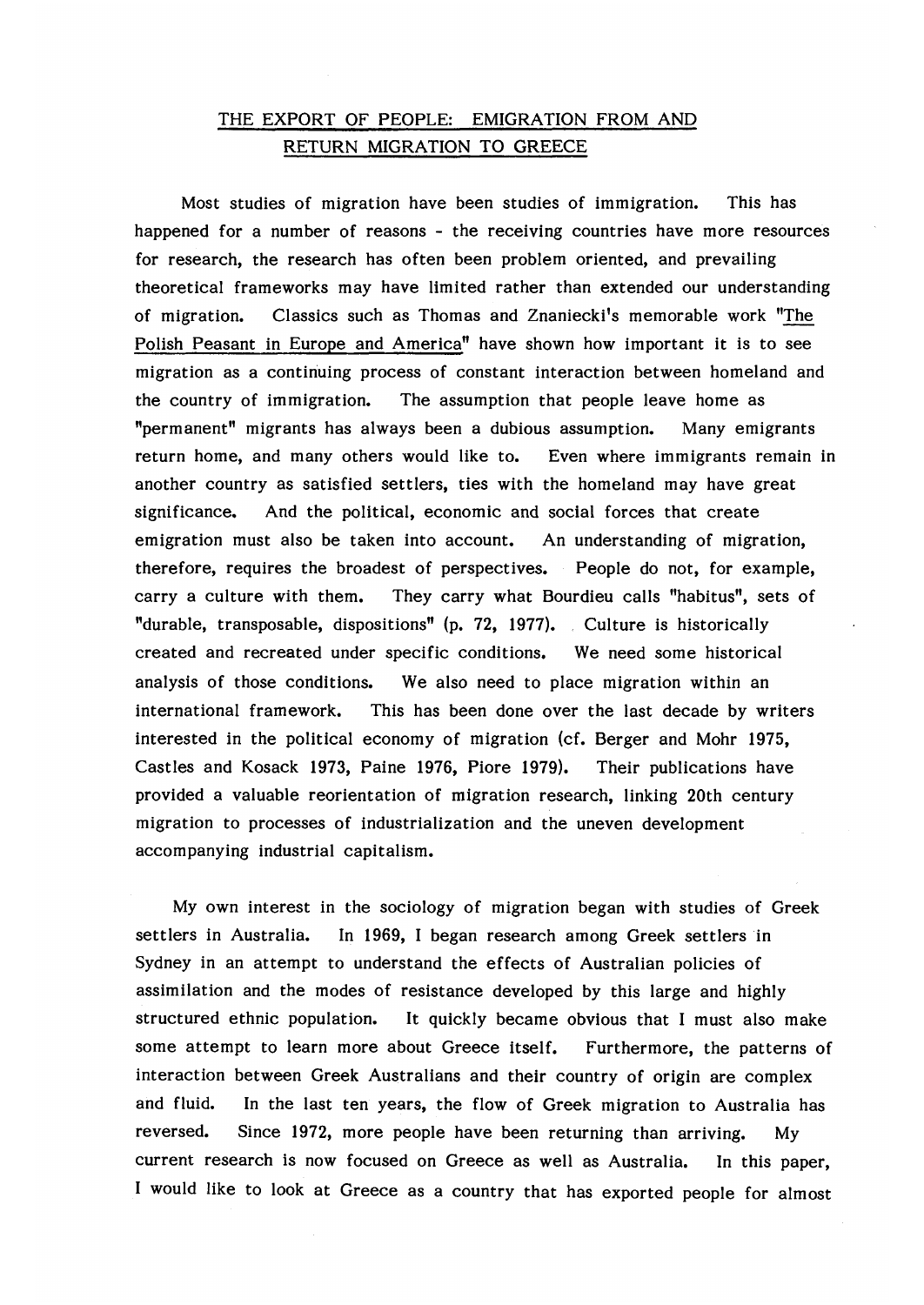100 years and is now experiencing a large inflow of repatriates. Most of these have been emigrants to Northern Europe, but some are Greek Australians, and there are interesting differences between these two categories of repatriates. I hope to throw some light on the consequences of emigration for Greece, as well as the experiences of migrants themselves. In so doing, I want to maintain an international perspective on migration, to view the mass movement of people towards more industrialised countries as part of the flow of resources from poorer to wealthier sections of the world capitalist system.

#### 1. MIGRATION AND GREEK HISTORY:

Migration has always been a part of Greek history. Large Greek settlements have flourished around the Mediterranean, from Asia Minor to Italy and Egypt. Trans-oceanic migration, however, began in the late 19th and early 20th centuries, first to the U.S.A., then to Australia and Canada. The largest wave of emigrants has been that to Northern Europe, especially to Germany.

These movements, of course, are very different in kind. The establishment of Greek settlem ents around the Mediterranean was a kind of imperialism, especially in the wake of the conquering armies of Alexander. Nevertheless, the Greek populations of those settlements were surrounded by non-Greeks and, presumably, confronted the problem of maintaining "Greekness" at a distance from some perceived "centre" (which was Constantinople for hundreds of years). The Orthodox Church, the establishment of koinotites<sup>1</sup> and the Greek language were the three pillars of Greekness in the diaspora. During the 400 years of Turkish rule, Greek culture and social organization were to some extent protected by the system of indirect rule and the authority given by the Turks to the Greek ethnarchs. The Turks wanted no change and the ethnarchs were held responsible for their communities, so the hegemony of the Church was un-questioned. Religious and secular power reinforced each other.

Undoubtedly, Greeks have been influenced by neighbouring populations, and there are considerable regional variations among Greeks themselves. But there are also marked similarities across a wide area, including a mutually comprehensible language and a shared religion. Figures vary, but over 90% of modern Greeks are Orthodox Christians.

1. In the Diaspora, a koinotis is a Greek community, usually with a church and at least one Greek language school (see Tsounis, 1975).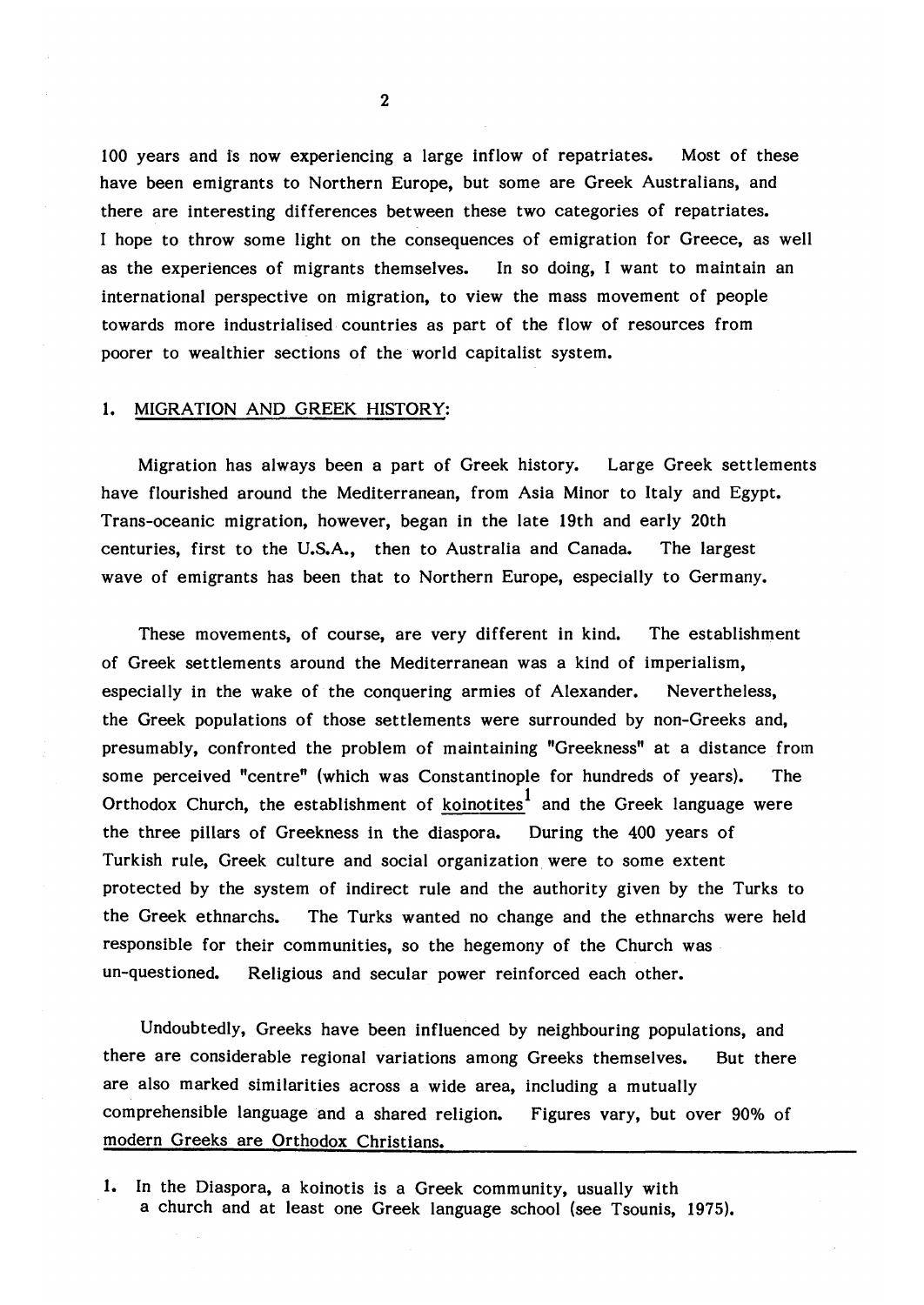The Greek War of Independence, which began in 1821, marked a watershed in the country's political history. The so-called "exchange of minorities" with Turkey in 1920-22 marked another. One and a quarter million refugees from Asia Minor came to join a population of less than five million. Many of these refugees emigrated further, to North and South America and to Australia. Those who stayed in Greece changed the political and social landscape. Many of them were urban people.<sup>2</sup> some well-educated, some with experience of other countries and customs. In a small and rather parochial city like Athens, these refugees made a considerable impact. Literature and music record that impact, especially on the form of popular music called rembetika (see Holst, 1975). But they also influenced the political direction of Greece, voting overwhelmingly to abolish the monarchy in 1924 and introducing socialism to the more conservative Greeks (cf. Clogg, p.123-3). At the same time, the refugee influx placed a greater strain on the Greek economy and forced more and more people to emigrate.

As I said earlier, Greeks have always been mobile, shifting villages to avoid attacks, moving house to avoid earth tremors, sailing throughout the world and trading by land and sea. Craftsmen such as carpenters and masons have traditionally gone to other regions to earn a living, returning home after long periods away. There are poems and songs attesting to the trials of living in xenitia, in exile from one's home.

#### 2. INTRA-EUROPEAN MIGRATION:

Superficially, the recent emigration to Northern Europe is similar to traditional temporary movements. But the seasonal migrations were always to and from a home base, relatively limited in time span. Emigration to Northern Europe was often further afield, for a longer period and could entail movement of families. The Northern Europeans also controlled the conditions of migration. The ideal of German employment and policy, for example was to fulfil immediate labour needs, then send the migrants home.

The prevailing ideology was that the recycling of workers from less industrialised areas of Europe into German industry would be beneficial for both, supplying wealth and trained workers to the former and labour to the

2. Older Greeks, especially refugees from Asia Minor, may still refer to Constantinople as Polis, the City.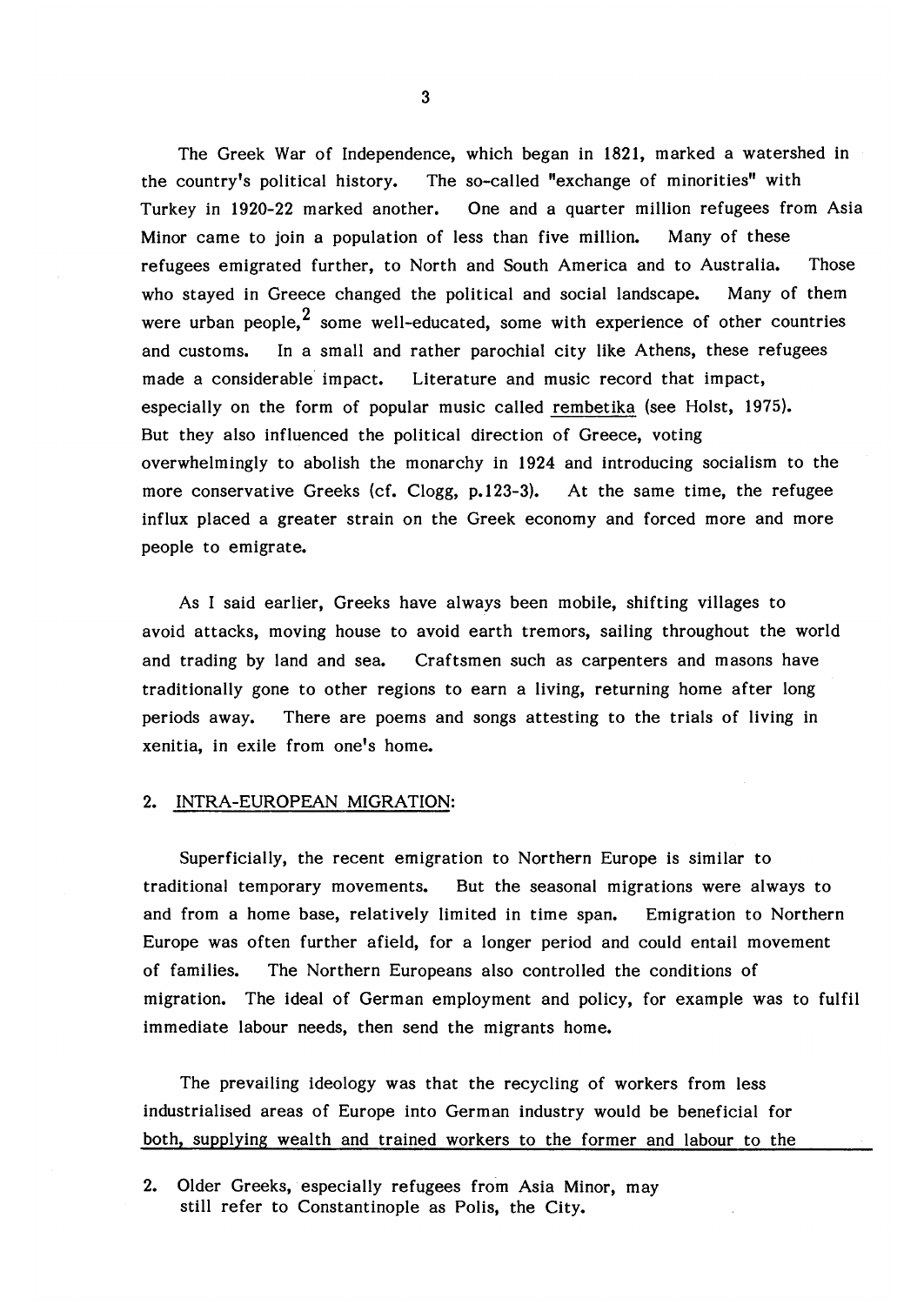This widely accepted model of labour migration has been heavily criticised by recent writers, who demonstrate that the inequalities between the industrialized core and the labour-providing periphery have not been reduced. The peripheral countries have exported their most energetic citizens who are then sent home when they are no longer productive, to be maintained by the same society who bore the cost of their education and preparation for the workforce. I will return to this argument later, in the section assessing the effects of emigration on Greece. latter.<sup>3</sup>

According to a recent report from Greece (Papantoniou, 1982), migrants return without special skills, "their only qualification being the acquisition of the work ethnic and a familiarity with work in industry"  $(p.10)$ . Furthermore, they often have impaired health because of their living and working conditions in Germany. A number have returned with "serious economic problems at survival level<sup>"</sup>  $(p, 10)$  and even those with some savings have found that these rapidly disappear to pay customs duties, costs of resettling, and to cover a period of unemployment. Many have been unemployed for long time spans (cf. Papantaniou-Frangoulis, 1982).

Despite the limitation on migration to Germany, Greeks did establish families there. By the mid '60s, the preponderance of single males had given way to a more balanced sex ratio. Fakiolas suggests that emigrants invited family members to join them because they could not integrate socially in Germany. The family probably made integration more difficult, and children became the principle reason for repatriation (cf. Fakiolas, 1982, p.18).

With the exception of Sweden, Northern European countries have not encouraged naturalization of immigrants and opportunities for self employment are limited. Immigrants have been confined in a non-citizen status and in specific occupations, such as construction and manufacturing. There has been little attempt to integrate them into the receiving society.

In Australia, the migration programme has developed differently. Citizenship has been available to immigrants, as has access to social services, trade union membership and working conditions comparable to those of indigenous workers. (All this at least in theory: in practice there have been

3. Rhoades, 1978 for a detailed analysis of the history of this programme.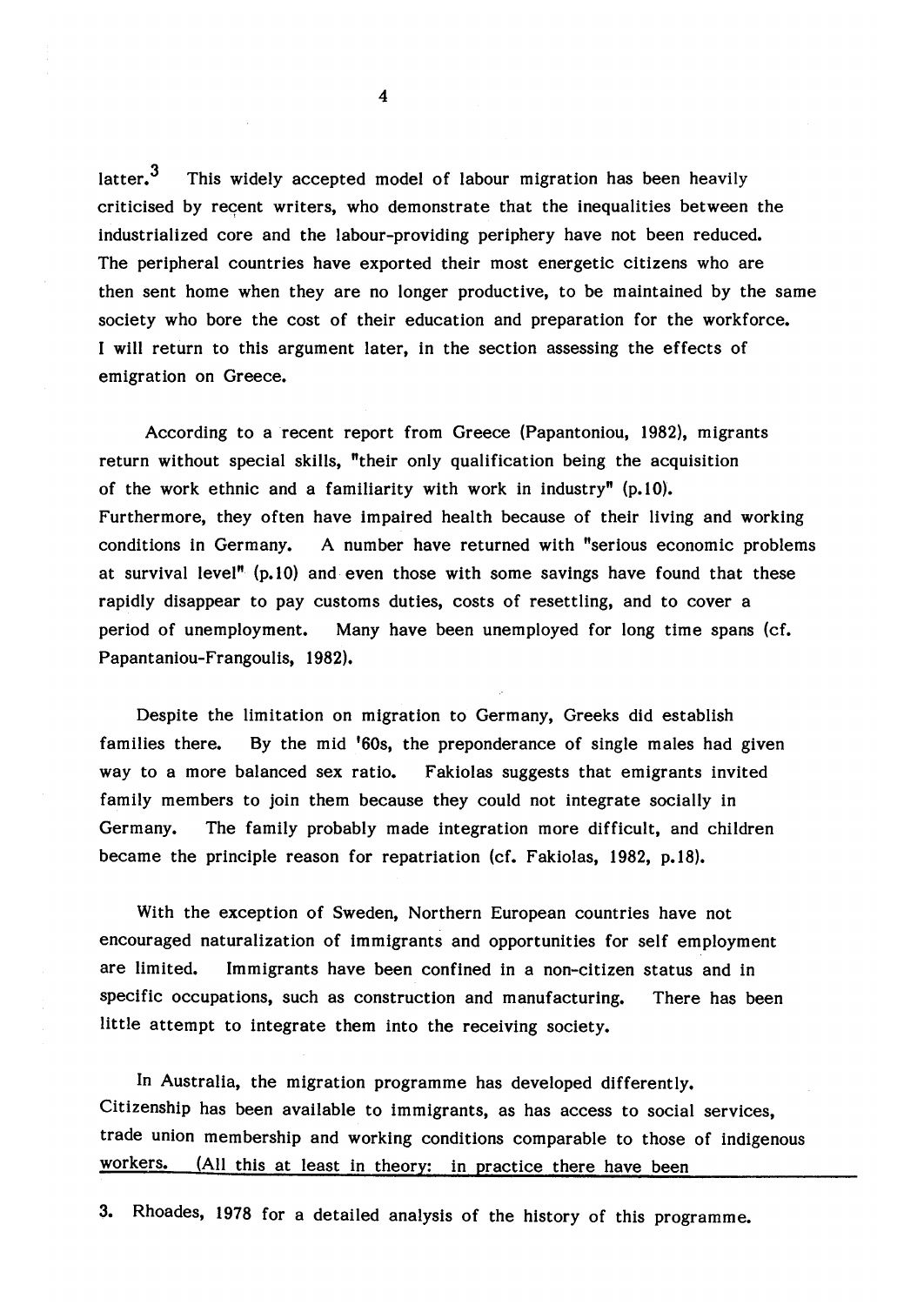discrimination and inequalities, but these have not been as systematically built-in to the migration programme as in Northern European countries. The post-1947 Australian migration programme specifically sought settlers as well as workers).

Despite the short term intentions of the Northern European policy makers, there are still large Greek communities settled in the countries of immigration. Immigrant labour has become essential to some industries and the indigenous population often prefers not to do the kind of work done by migrants. In West Germany, for example, Fakiolas estim ates some 200,000 Greeks in 1980. There were, however, twice that number in 1972. With the economic recession and rising unemployment, in Germany, the migrants have been "pushed" home. Fakiolas states that nearly 10% of the population of Greece are now repatriates. Some of these have returned from Australia and North America, but the overwhelming majority have worked in Northern Europe.

## 3. RETURN MIGRATION TO GREECE:

It is understandable, then, that most of the information about return migration to Greece is information about returnees from Northern Europe, especially Germany. Emigration has been a kind of solution to Greek governments as well as to the Northern Europeans. It has alleviated unemployment and underemployment and has allowed Greek governments to avoid certain pressing needs at home. At the same time, emigrants' remittances have helped to sustain the Greek economy. It is an often-cited fact that remittances, along with shipping and tourism, provide the three main sources of "invisible earnings". Now that the emigrants are returning in large numbers, they are adding to and suffering from problems of unemployment and underemployment, rural under-development and inadequate social services. Not all returned migrants are experiencing difficulties, but many do. In 1978, the Reintegration Centre for Returning Migrants was established in Athens, under the auspices of the World Council of Churches. Branches in Thessaloniki and Kavala began operating in 1980 and 1981. The Centre deals almost entirely with repatriates from Europe, offering information, counselling, legal and other assistance, and translation facilities. They have produced two informative reports (1978 and 1982). Workers at the Centre have concentrated on economic, educational and legal aspects of return migration. These were the three main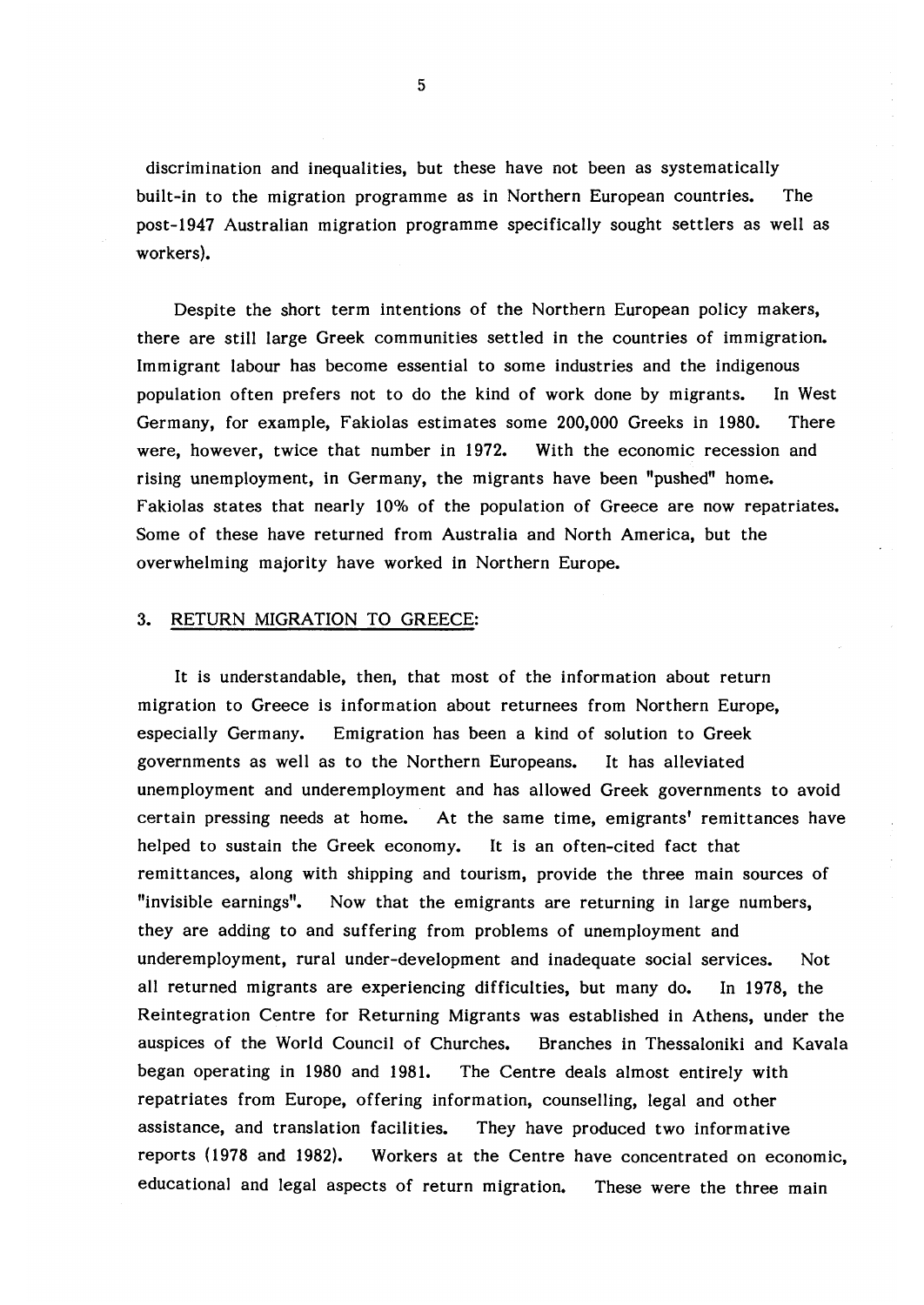sets of problems with which the returnees have been confronted.

The first report from the Centre collected information from 500 returned emigrants in Macedonia, the province that showed the heaviest rate of emigration to and return from West Germany over the last 15 years. Unemployment was high among the returnees, and those who were employed were not usually satisfied with their jobs. They compared working conditions and industrial relations in Greece unfavourably with those in Germany. There were also problems with social insurance, because the Greek insurance agencies would not take into account the money they had paid in Germany. In general, the technical skills acquired in Germany were now irrelevant.

Socially, there seem to be fewer problems, though they did report family tensions, difficulties with children and conflict arising mainly from the changes in the emigrants' notions of family and community life. The motivation to emigrate was primarily economic, but the motivation to return was often social - e.g. to do with the education of children. One could expect a higher degree of social than economic re-integration.

A more recent report from the Centre (1982) confirms the earlier findings. Unemployment remained high among returnees from Germany, partly because they are unwilling to accept jobs with much lower wages than they earned abroad. (Fakiolas, 1982, p.30). Some, however, find their overseas experience an asset in gaining employment in the tourist and construction industries or with multinational firms.

Remittances were often deposited in credit institutions and helped to finance investment projects. Some others have formed limited liability companies with capital and labour coming from repatriates or those still living abroad.

The most comprehensive study of re-migration to Greece has been made by Klaus Unger, a sociologist at the University of Bielefeld, who interviewed 574 returnees in Athens, Salonica and Serres during 1980. Unger's evidence confirms that emigration had a primarily economic motivation, and that the rate of emigration was higher in areas where health services were limited, where water and electricity were not freely available, and where the population was mainly employed in the primary sector. In many cases, moving to Athens or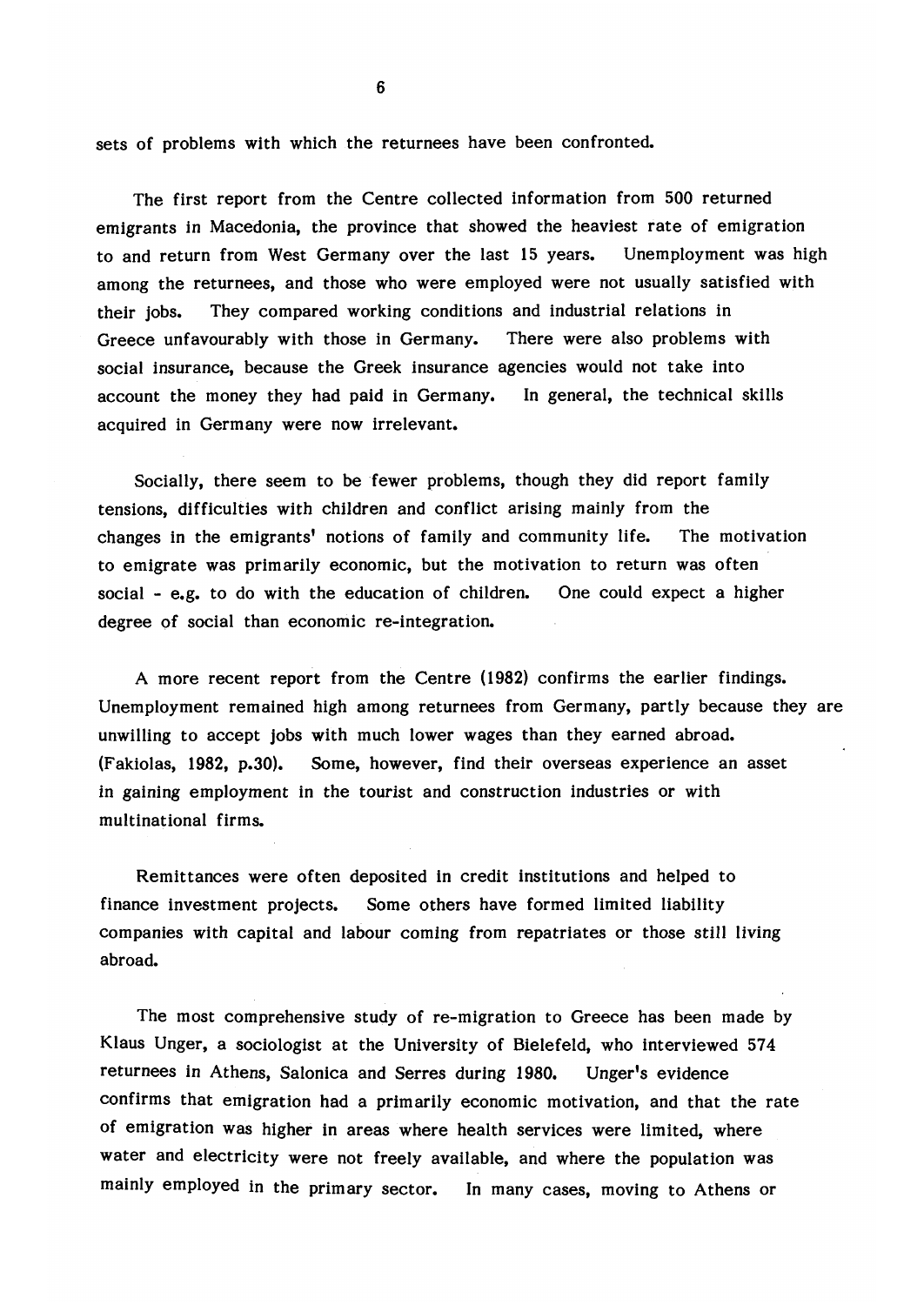Salonika preceded emigration: 47% of the Athenians interviewed had lived there before emigration, but only 15% had spent the first 15 years of their lives in Athens  $(1981, p.12)$ : 56% of the returnees in Athens and Salonika had been living in the provinces before emigration. Thus, return migration increased the tendency to urbanization. One in five had previously returned to Greece and re-migrated to Germany and 53% of all respondents stated that they would prefer to re-migrate to Germany "if they were allowed to"  $(p.13)$ . The main motives for emigration were to save money, to improve their lives and because of unemployment in Greece.

The motives for re-migration had to do with the education of children, either those in Germany or those left behind in Greece. They also included health problems, homesickness and other family reasons: four out of ten rated their return as misjudgment or not worthwhile.

Seventy-six percent said that they were unemployed after their return, for an average period of 9.5 months (Greek unemployment benefits are available for only 5 months): 36% were now self-employed, but most of those worked by themselves, i.e. they had created no jobs: 46% said they would prefer to work in a factory as they had in West Germany, but 28% were satisfied with their current job. Unger estim ates the average amount of money saved abroad was c.\$US 35,000 much of which was used to build or buy a home. But large sums also went in customs duties, re-establishment - buying furniture, etc., and also setting up businesses.

Klaus Unger's report was part of a larger research project he has been undertaking in Greece. His orientation is clearly different from that of the sociologists at the Reintegration Centre, who normally see only returnees with problems. Nevertheless, the 53% of people who would re-migrate must be dissatisfied to some extent. It would be interesting to know more about the social and cultural reintegration of the respondents.

## 4. THE GREEK-AUSTRALIANS:

Information about returnees from Australia is much more limited. If they have problems (and undoubtedly some do) there is virtually no provision for them. The International Social Services agency in Athens can accept referrals from Australian social workers but otherwise the repatriates take their chance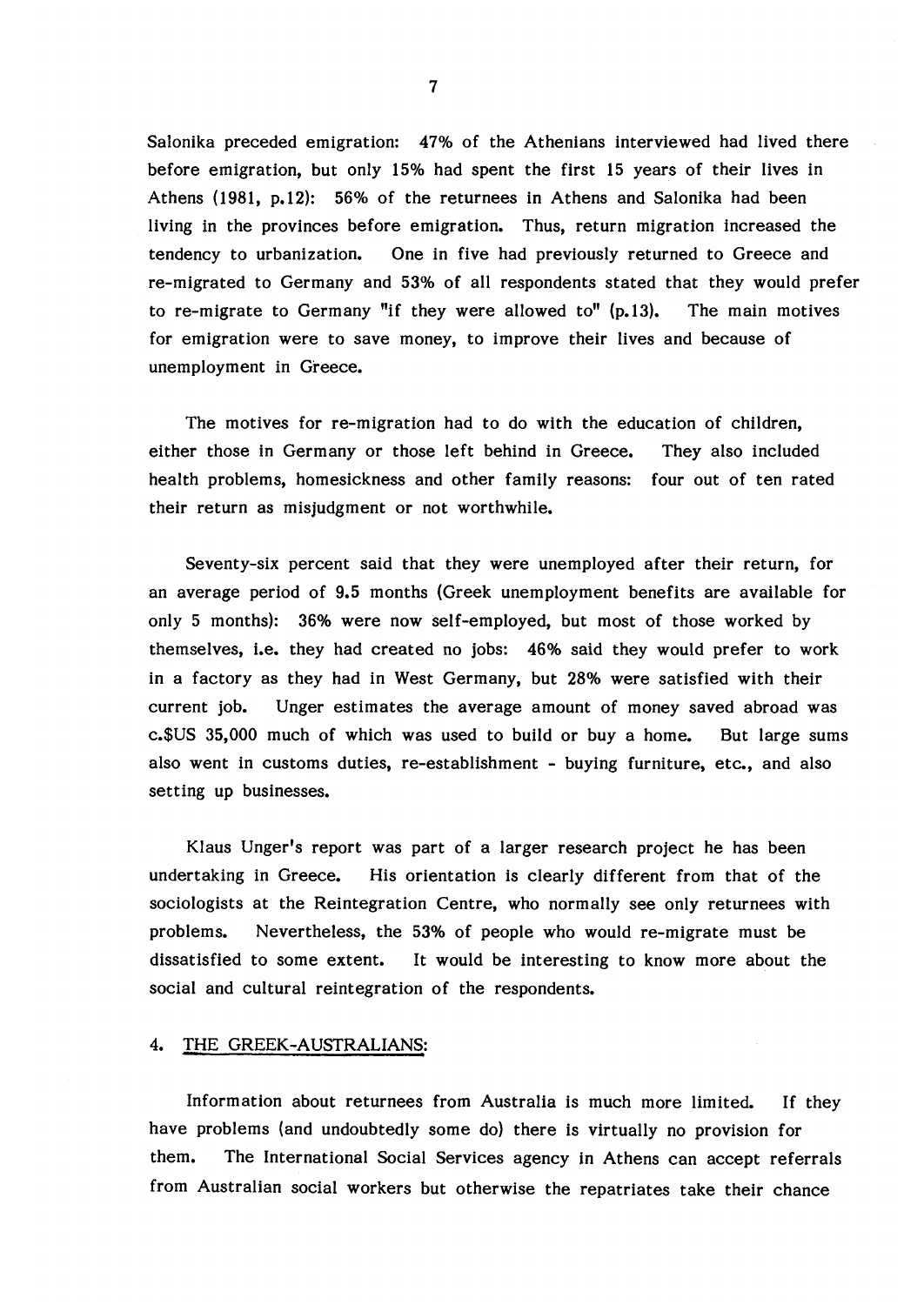with the rest of the population. This can be difficult where, for example, there are legal problems involving Australian as well as Greek law. The Australian Government greatly increased the problems of a number of repatriates during the recent Social Security scandal, when hundreds of Greeks were suspended from pensions and benefits while an alleged conspiracy network was investigated.

The rate of return from Australia has been relatively high, though it is difficult to obtain accurate figures. Lianos estim ated that, between 1968 and 1972, 39% of returned migrants came from Australia. From Australian figures, we know that between 1947 and 1978, the ratio of settler loss/settler arrival of people born in Greece or Cyprus was 27%, i.e. 220,494 arrived and 59,634 left during those years (Price 1979, p.A25).

Many of the returnees have been pensioners retiring home to Greece, but others from Australia have established themselves in small businesses, e.g. taxis, shops, restaurants, hotels, real estate in cities and tourist areas. A number have connections, both social and economic, in Australia and Greece, and follow a pattern of alternating migration, spending several years in each place. They do share some problems with the repatriates from Germany, however.

For one thing, there is the problem of the education of their children. Where children have been brought up overseas, they may not have adequate Greek to cope with the higher levels of the Greek education system. Furthermore, children used to the more permissive Australian schools often find the Greek system authoritarian and over-formal. The Greek system is extremely competitive, including the widespread use of private coaching to push the children along. Some Greek-Australian children rebel against this pressure and perhaps idealise their days at Australian schools. There is no Greek-Australian school to form the kind of bridge formed by British and French schools in Athens. The pattern of alternating migration naturally exacerbates these problems.

There are some difficulties shared by most returnees. There may be a kind of culture conflict, because of the acquisition of different standards of efficiency and performance, perhaps ideas about punctuality and public service. There are other aspects, as well, to do with the behaviour expected of women and children. Many of the women I have spoken to would prefer to be in Australia,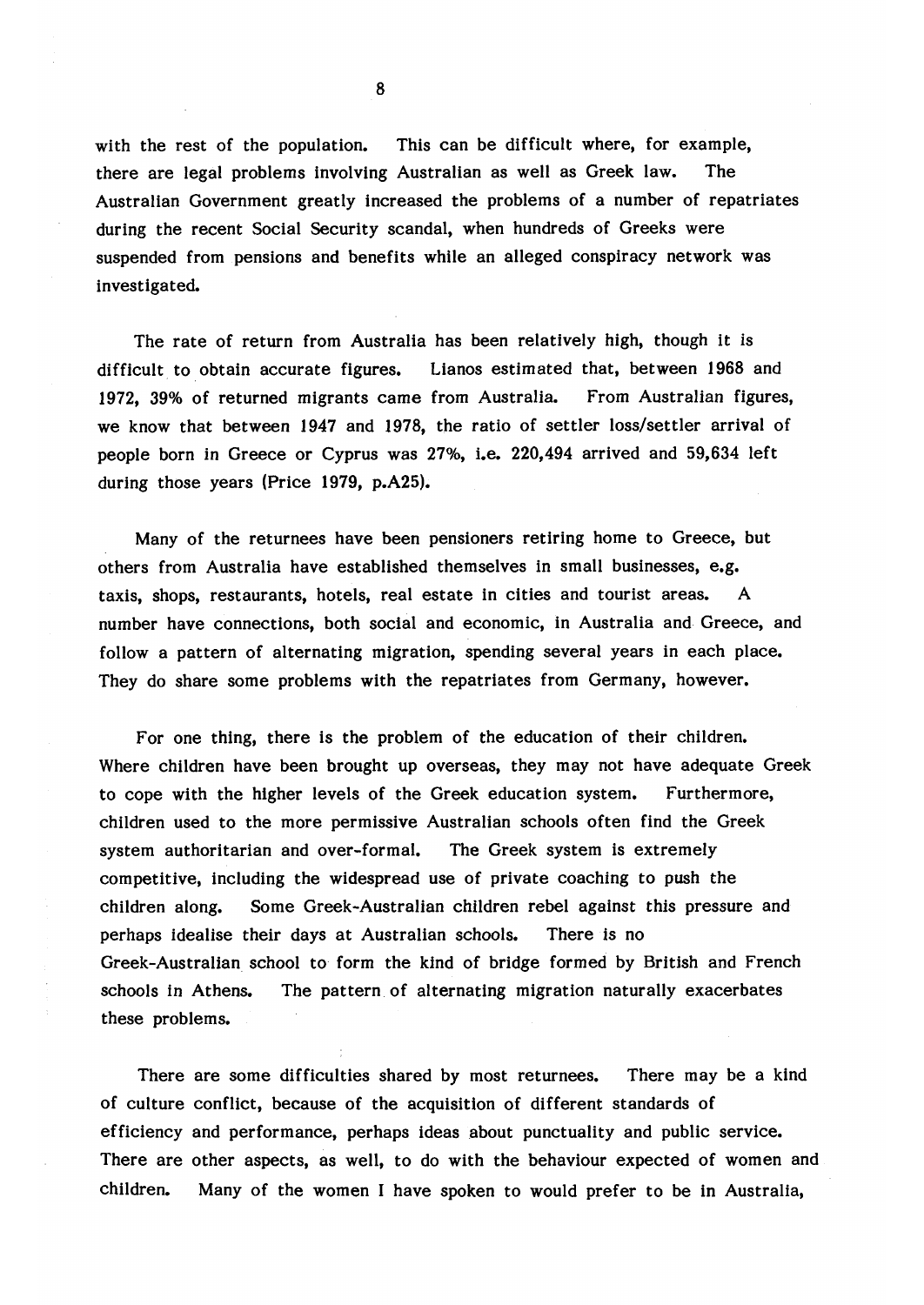where they had more freedom and independence, perhaps their own income and access to a car. $<sup>4</sup>$  Women with children can be extremely isolated in Athens, and</sup> school hours offer mothers little opportunity for free time. One child may go to the morning session of school and another to the afternoon session; a mother is expected to be at home to provide a cooked lunch. The bourgeoisie have access to maids and au pairs to help them, and established families may have an invaluable grandmother on hand. But rural migrants to Athens often leave the old people in the country, and Athenian mothers can be very hard-pressed.

Apart from educational problems, young unmarried people to whom I have spoken generally preferred Greece to Australia because they enjoy themselves more in Greece. Especially in the summer months, social life is intense in Greece, and hours of work allow far greater sociability than in Australia. $^5\quad$  In the islands and in many coastal towns, the constant influx of tourists also creates a holiday atmosphere during the summer.

My own research among Greek-Australian returnees is still somewhat exploratory, because it has only recently become a focus of my interest. In short visits over the last 8 years, I have been to several areas of heavy out-migration to Australia. I have also talked with members of two Greek-Australian associations in Athens. One of these was founded in 1975, and the other formally constituted in May, 1982. The former association has approached both Greek and Australian governments for recognition and support for a Greek-Australian school and a cultural and information centre in Athens. There was also a newsletter, The Greek-Australian, edited by the man who is now secretary of the new association, The Greek Australian Professionals.

The Greek Australian Association organise social activities in Athens, including an annual ball where debutantes are presented, as they are at the balls of the Greek Orthodox Community of N.S.W. This particular activity seems to be an Old British tradition, perhaps almost extinct among British Australians. If this is so, it is an interesting transposition of a colonial custom from Britain to Australia and back to Greece!

- 4. Comitas and Bernard (1978) and Fakiolas (1984) report the same feelings among women emigrants returned from Germany.
- 5. Working hours are from 8.00am. to 2.30pm. (or thereabouts) followed by lunch and a siesta. This schedule leaves time and energy to This schedule leaves time and energy to enjoy the beautiful summer evenings. It is a schedule doomed to disappear as Greeks are pressed into industrial work patterns.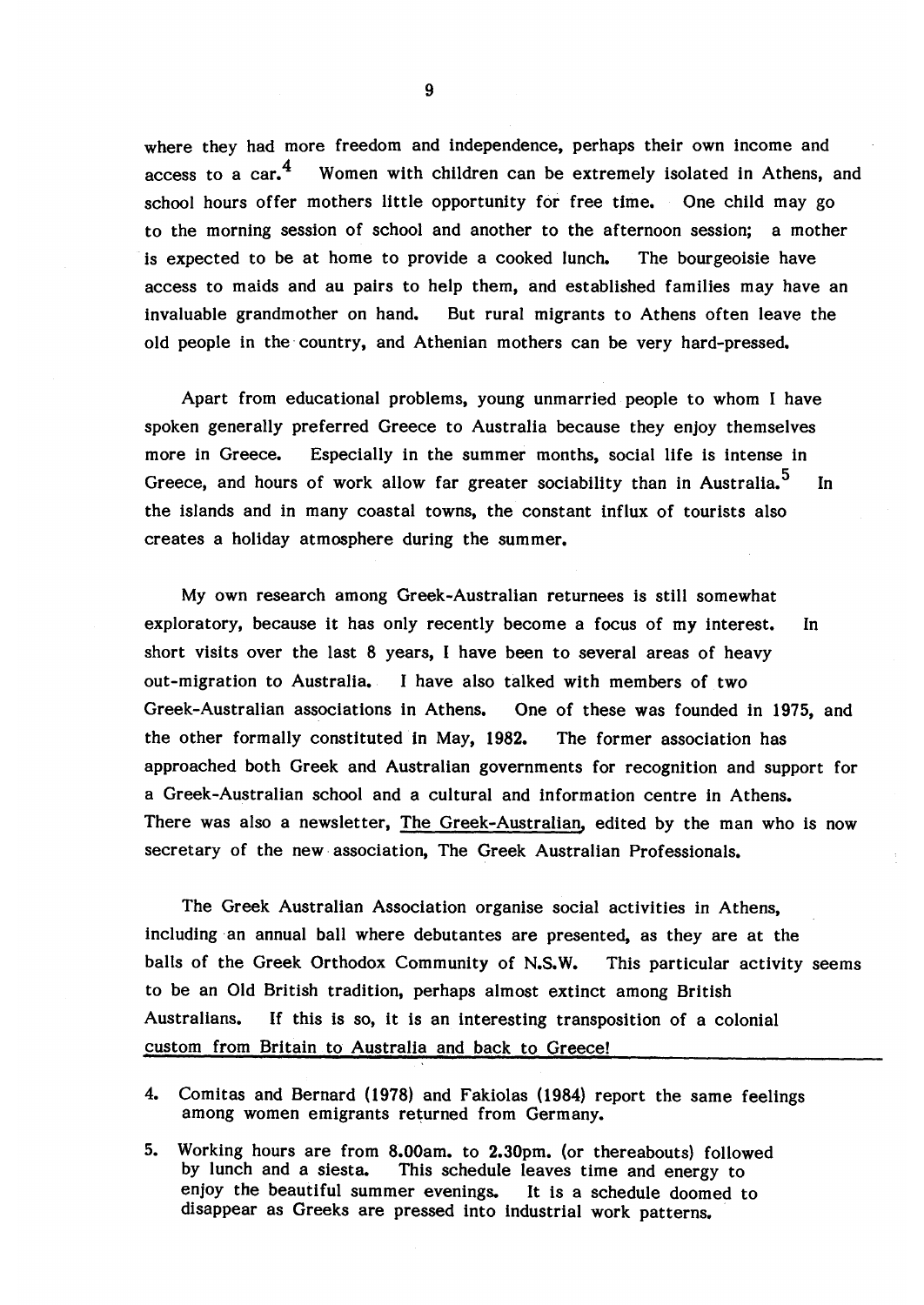In some rural settlements of returnees from Australia (e.g. in the area of Akrata, in the northern Peloponnesos), the "Australianoi" have group outings, perhaps chartering a bus to travel together. They sometimes encounter a certain hostility from people who did not emigrate, or at least a sense of being slightly foreign. In a village on Kythera, where I stayed in 1974, this separateness was compounded by conflicting interests over property. A man and his Australian-born wife had rather strained relations with many of the other villagers, and the wife felt isolated as a result. She was even worried that some of the old women of the village might cast the evil eye on her young children.

In other cases, the Australian connection may be a source of pride, with koalas, kookaburras, waratahs, etc. on display. Such a display may have more than symbolic value, as for example in the "Hotel Sydney" in Rhodes. In the heart of the medieval walled city, near an old mosque and away from the main tourist spots, the Hotel Sydney has an interior that could be found in a south-western suburb of Sydney. Its proprietor, who lived in Sydney for 15 years, welcomes a number of Australian tourists each year and benefits from the extensive information network that operates among Greeks in Australia.

In general, returnees from Australia are unlikely to suffer the same difficulties as those Greeks who emigrated to Germany. Migration to Australia took place over a long period of time and through a system of chain migration that enabled networks to be constructed and maintained at both ends of the migration process. As a result, those who return have usually come back to kin and friends in Greece, but also retained contact with kin and friends in Australia. As I mentioned earlier, this can lead to a kind of alternating migration. Some of the families I have interviewed, with business and kinship ties in both countries, spend several years in one and then the other. Others, especially older emigrants, have offspring in Australia and move backwards and forwards if they can afford it. If they are Australian citizens, they have, of course, a very different status from those emigrants to Germany who remain aliens.

A short case study of one of the areas that provided emigrants to Australia might allow further discussion of some aspects of the migration process. The island of Kythera, off the southern tip of the Peloponnesos, was the source of some of the earliest Greek settlers in Australia. When I visited Kythera in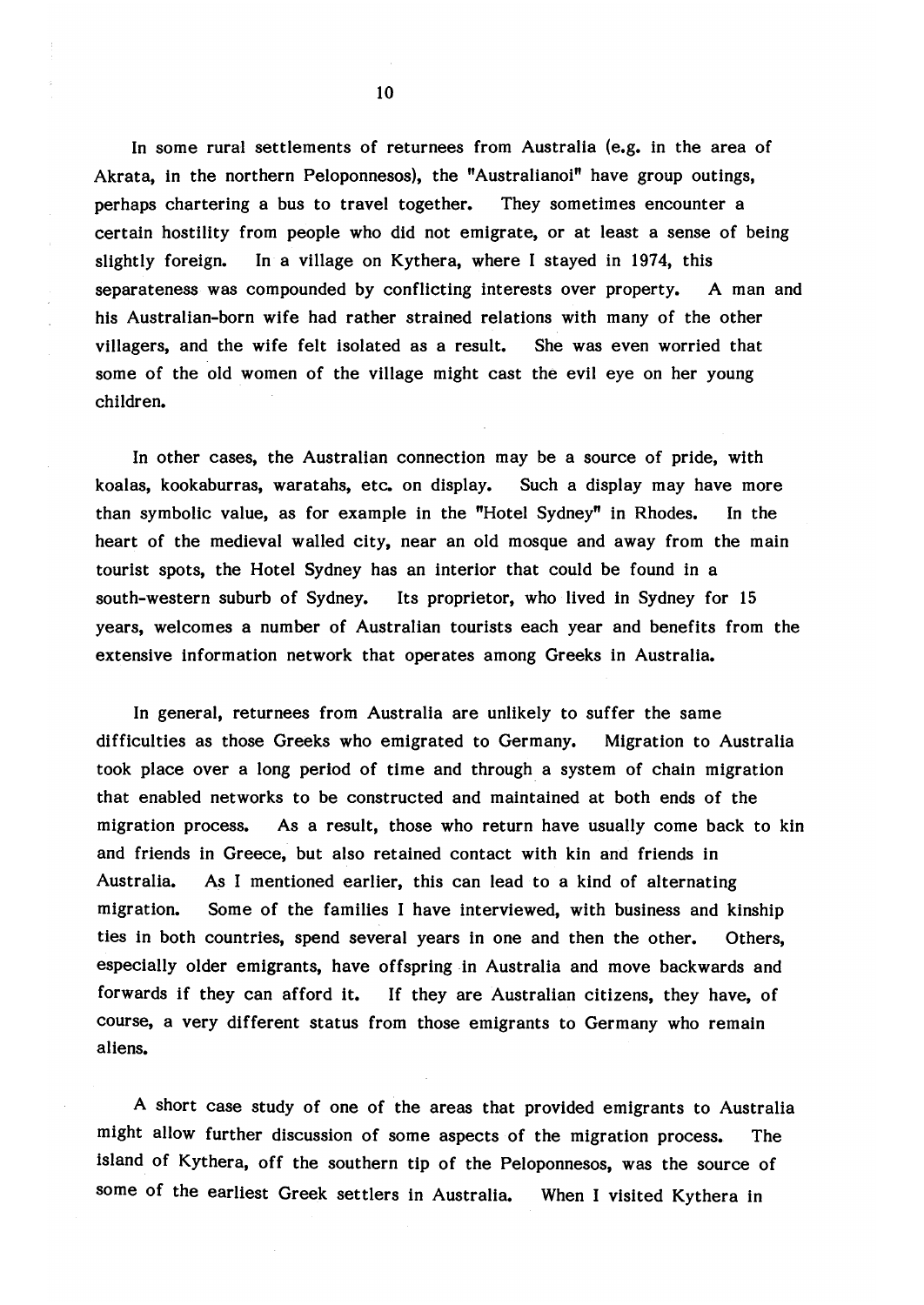

Illustration: Ayia Pelayia, Kythera - depopulated by emigration to Australia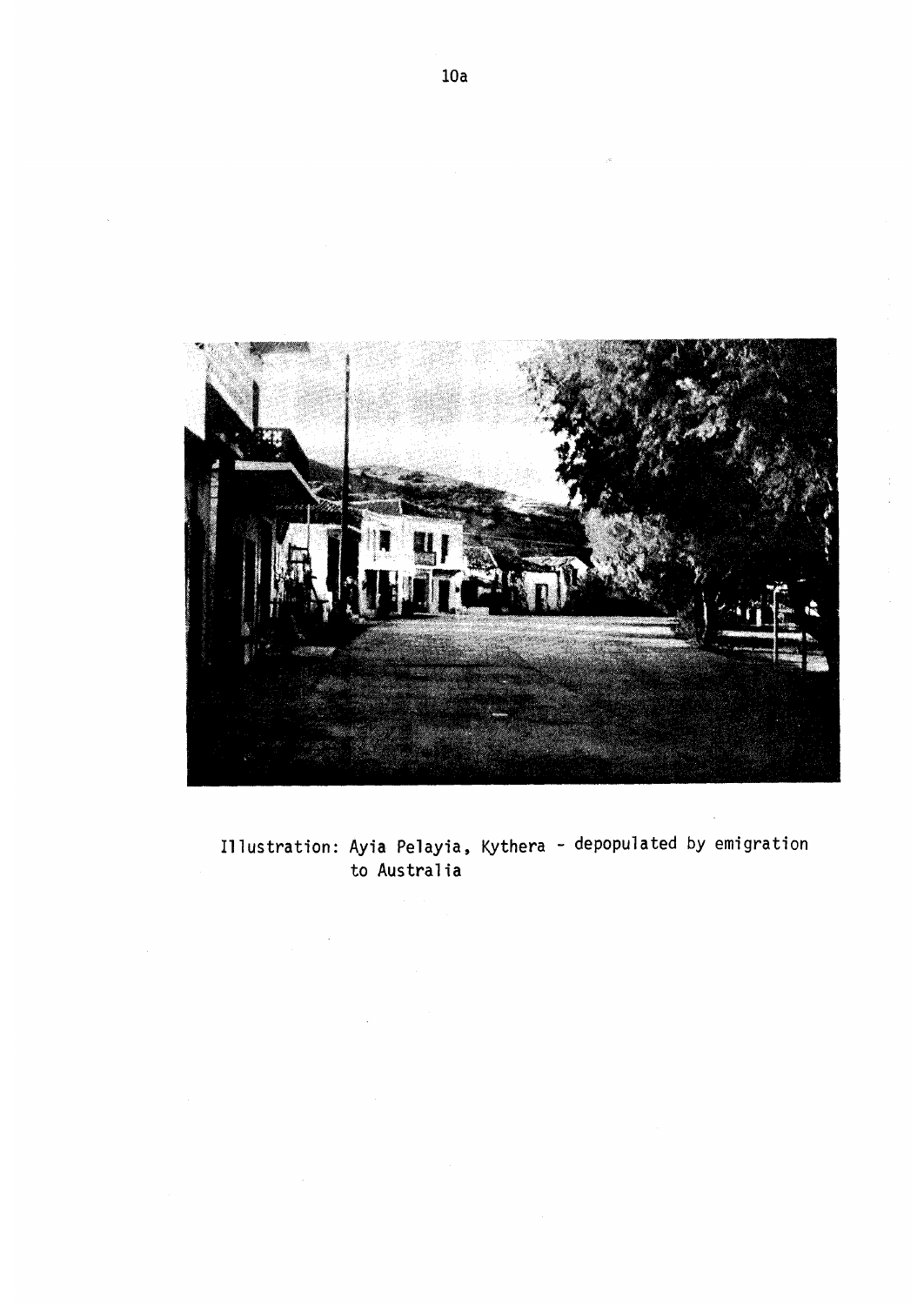November, 1974, the effects of depopulation were immediately obvious. Some villages appeared completely deserted, others in a bad state of disrepair. Windows were boarded over, gardens unattended. Though the young and the old formed the majority of the population, the age structure changed with the seasons. Secondary school children and younger workers spend the winter in Athens-Piraeus, returning only for summer visits (or, when I was there, to vote). The summer influx brings some life to these neglected villages, including some of Kythera's long-lost sons and daughters and their offspring. In winter, the population contracts to a few thousand. Kythera shares many of the rigours of the Southern Peloponnesos: winds from the north blow across the Spartan snow and the cold brilliant waters of the Laconic Gulf, and there is little shelter in the northern half of the island. Aphrodite's foam-flecked scallop shell must have reached Kythera in summer - or perhaps that is why she left so quickly for Cyprus!

Kythera is one of the areas of Greece most depleted by migration. Men and women now in their '50s remember 150-200 pupils at schools where there are now 20-30. In Ayia Pelayia, a port on the northern coast, I was shown a photograph taken in 1950 of 72 villagers. Ten had since died and 56 were now in Australia, South Africa, the U.S. and Canada. Most of the people I spoke with on Kythera had lived abroad themselves and/or had relatives and friends in other countries. Near the market town of Potamos, the main town of the north, a sign marks the spot where, some 50 years ago, local men set out for Australia. The sign reads, in literal translation,

## "This place is joyful and weeps",

meaning, I was told, that those left behind wept while waiting for the joy of return. In most cases, the joy never arrived. Price has given some specific reasons for this mass emigration, and more can be suggested (Price, 1963, pp.24-82). The population of Kythera, like many other Greek populations, has always been relatively mobile. Kythera was visited by ships sailing between Crete and the Peloponnesos as early as the 3rd century B.C. There have been Byzantine and Roman settlers since then, possibly Arab and Slav pirates, before Kythera - as Cirigo - became part of the Venetian Republic in the 13th century. In 1537, the Turks made a devastating attack, after which the island never really recovered its former prosperity. Over the years, the population has fluctuated as people moved backwards and forwards to the mainland, to Asia Minor and to Egypt. Although the economy was basically agricultural, seafaring and commerce have also been important and men often spent long periods of time away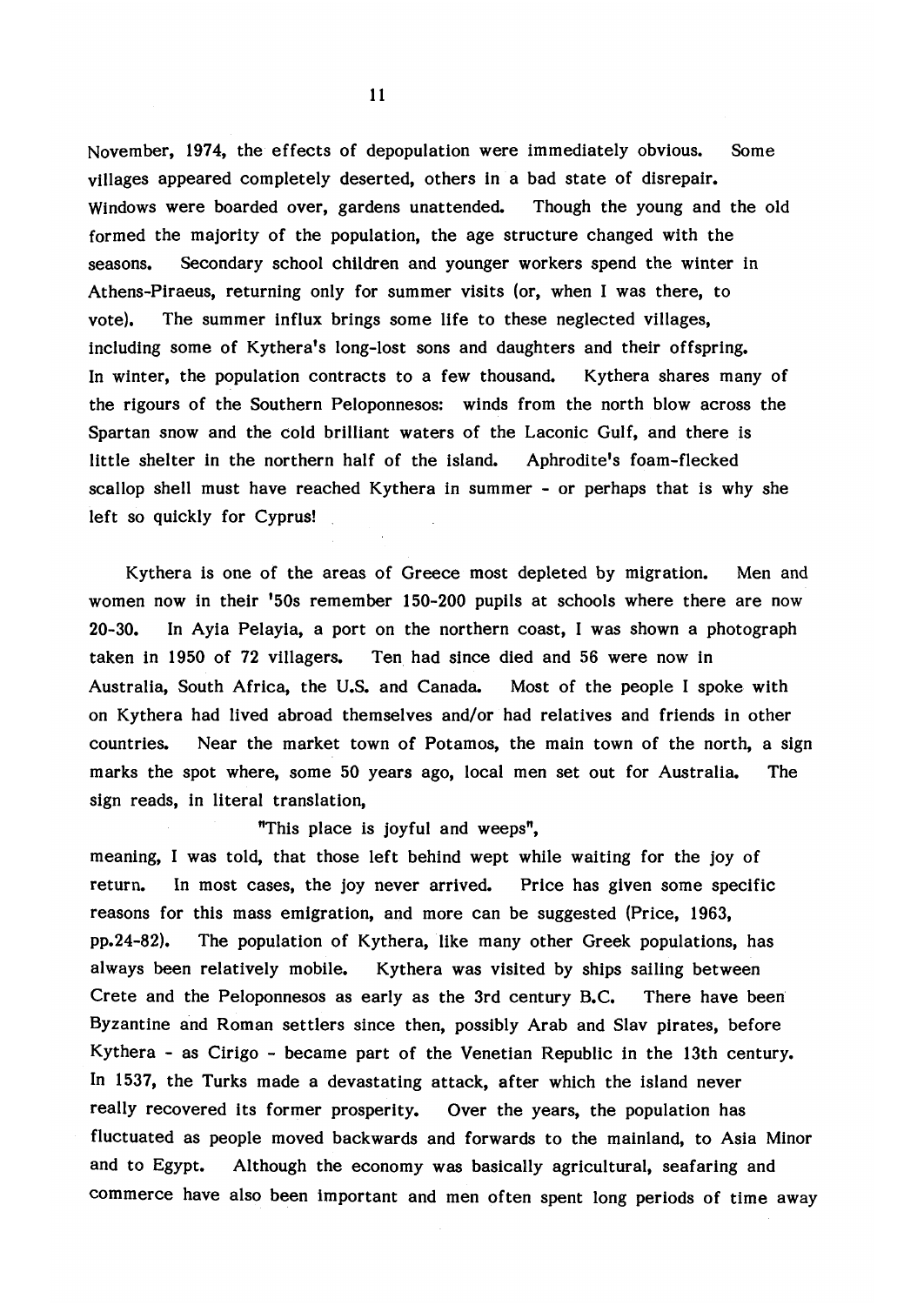from their families. Temporary and permanent migrations have always been part of the island's history. Nevertheless, according to two archaeologists who have worked on Kythera,

> "today the rapid decline of the population threatens a new dark age of emptiness, as emigration gains momentum." (Coldstream and Huxley, 1972, p.310)

The emigration epidemic started early in Kythera. Both population and land under cultivation were greatly reduced by 1940 (see Price 1963, p. 116). But the contagion has developed rapidly within this century, for various reasons. Greece has suffered wars, foreign occupations, political turmoil and economic depression. Large areas of rural Greece also have barely cultivable land. The Greeks, of course, have a word for it, describing their beautiful, difficult land in the words of an old legend. According to the legend, God created Greece by breaking off a piece of the rainbow, mixing it with a little soil and many stones, and blowing the mixture into the sea.

As if that beginning were not difficult enough, the system of equal inheritance has fragmented landholdings to a point where they often fail to sustain a household. And there has been minimal industrial development, especially outside the cities. As we have seen, the response to this dilemma of underemployment and poverty has been an acceleration of migration, to Athens-Piraeus and overseas.

Other factors undoubtedly spread the contagion of emigration. One of these is the Greek emphasis on improvement of the family name by social mobility: this emphasis partly accounts for the importance accorded to education. People rarely faced the choice of "perish or migrate" - the choice, if it can be so called, was "no improvement or migrate". Baxevanis describes a sense of hopelessness among many of those who remain in the villages, especially where there has been no noticeable agricultural improvement. To some extent, emigration relieves pressure on land, but many emigrants, by retaining their holdings, prevent their incorporation into viable economic units.

On Kythera, the question of absentee landlords and fragmented ownership has recently come under scrutiny of the Greek government and by those who want to develop tourism on the island. Olive producing land is now quite valuable, however, given the current price of olive oil on the world market. Olive groves actually facilitate emigration, in a way. They require minimal labour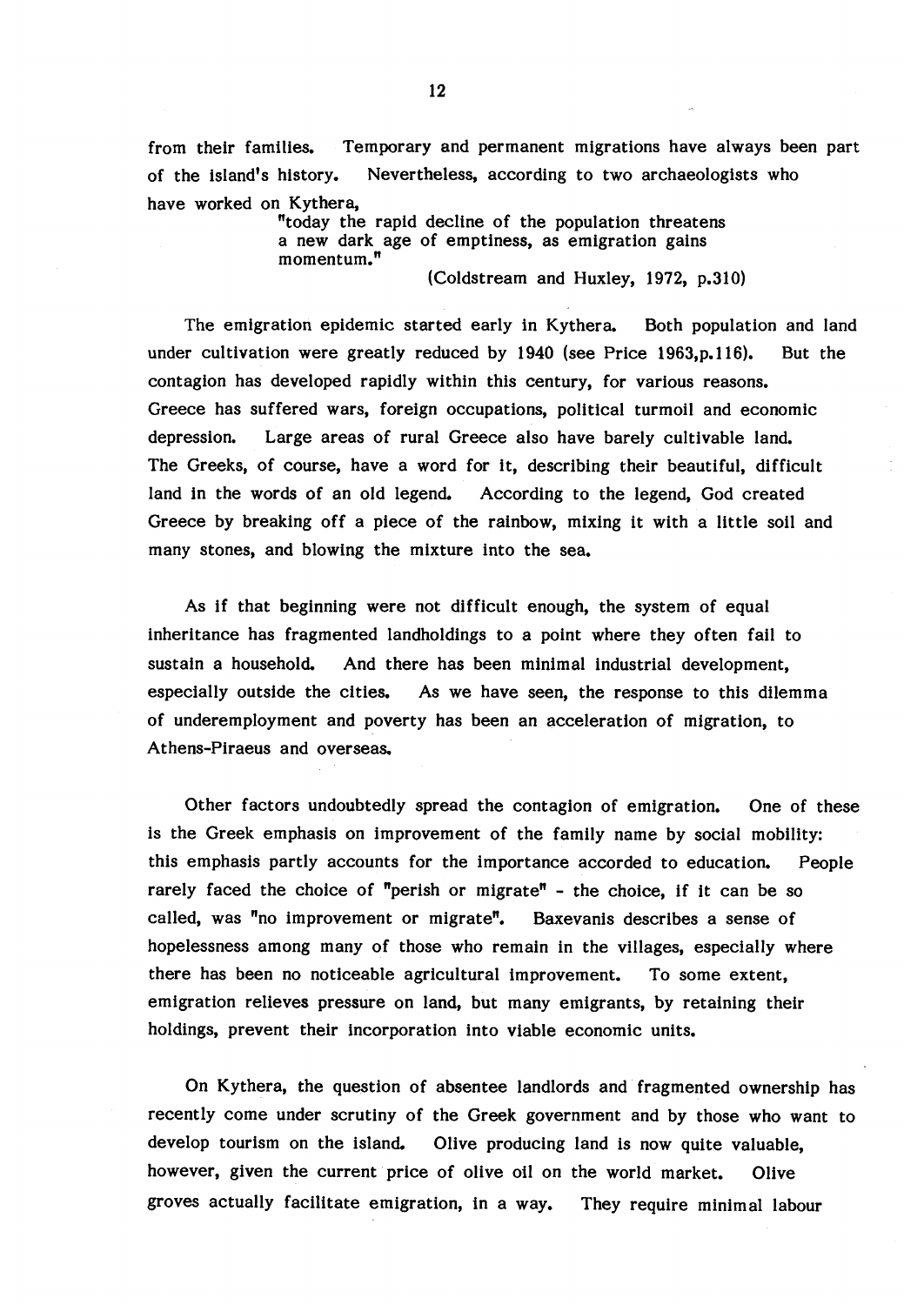and produce faithfully for years. Harvesting can be done over a period of several months by women, children and the elderly, if need be. The weekly Piraeus-Kythera boat in winter is full of women, children, elderly people and workers on leave, carrying baskets, olive oil tins and large plastic containers. They stay on the island until harvesting is completed, then return with their produce to the Athens-Piraeus area.

An associated factor that stimulates emigration is the traditional astifilia, literally the love of the city. Greek society has always been city-oriented, with inordinate value being placed on the pleasures of city life as compared with the "crudeness" of the countryside. The terms horyiatis (villager) and vlachos (literally describing a shepherd) are pejorative for Greeks. There is no tradition that corresponds to the British or German idolization of country life and yeoman stock. The Greeks would opt more readily for Marx's view of "rural idiocy". The increase in emigration to the cities and overseas has fed these ideas of rural inferiority as emigrants return weighed down with the trappings of urban life or communicate their urbanity by letter. The effects on village life have been profound and often destructive. The fine traditions of local craftmanship have virtually vanished to be replaced by machine-made mediocrity. And prestige is increasingly evaluated according to a lifestyle which is believed to reflect urban sophistication. So the vicious cycle grinds on, neatly expressed by Evelpidis in this (roughly translated) quotation:

> "Life in the country is dull and monotonous, conditions are rudimentary, social life is limited, leisure activities are almost non-existent. But, above all, there are no favor But, above all, there are no favourable prospects for an improvement of lifestyle. Young peasants, who see their parents worn out without having anything to show for their efforts, want to leave the village. The comparison of leisure and conditions of the towns reinforces<br>this desire.<sup>"</sup> (1968.p.203)  $(1968, p.203)$

This is a depressing view of the "choice" made by emigrants, a choice tailored by economic, social and cultural history. But it is not the end of the story, as I have tried to demonstrate. For one thing living conditions have begun to improve in rural Greece and the rate of depopulation has slowed (cf. Allen, 1981). From the point of view of emigrants, their homeland is not just a place which they have left behind. There has been continuing interaction, and it is important to view both ends of this process.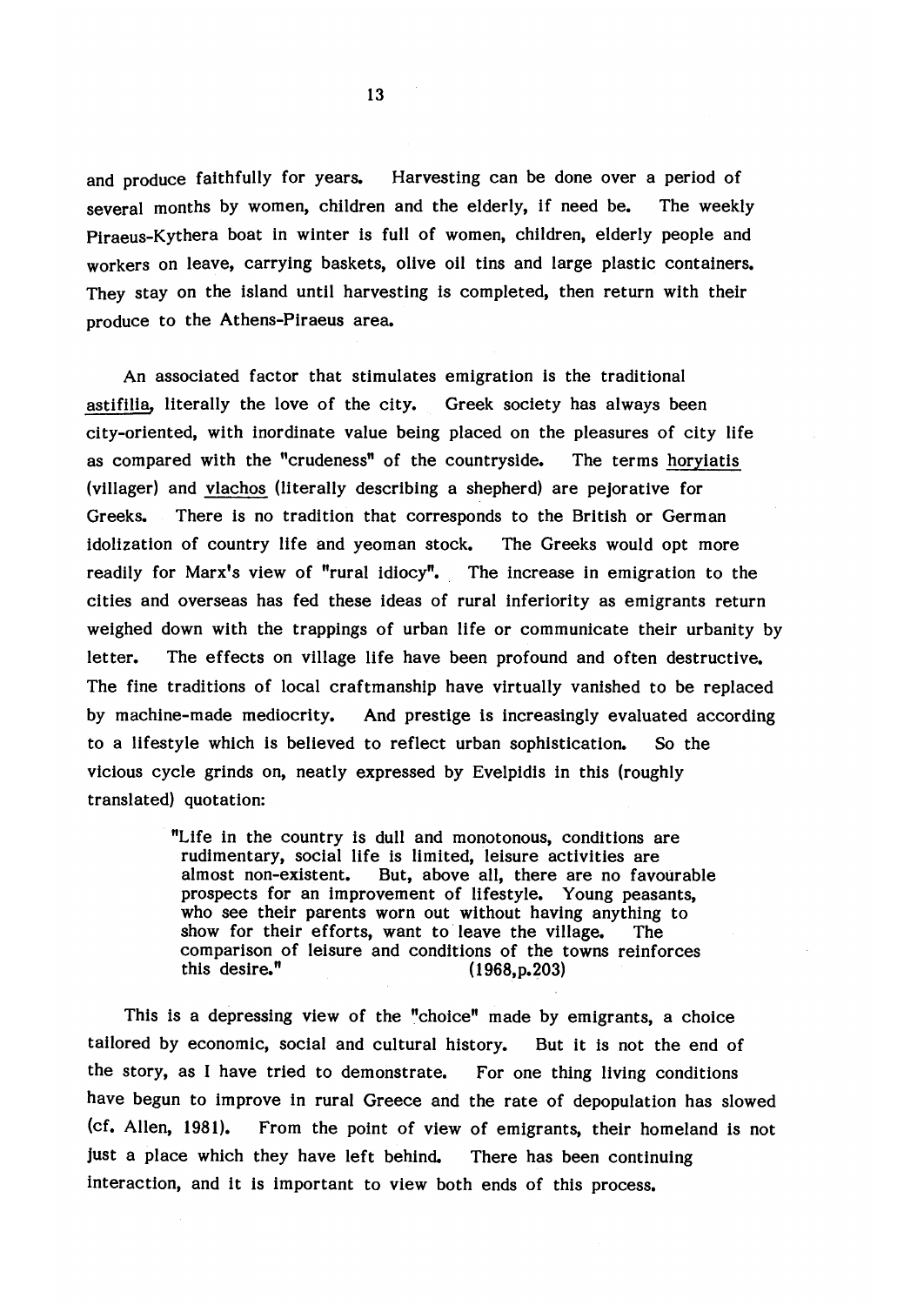There are probably more Kytherians now in Australia than on the island itself. If one counts Australian-born, there are certainly more. The settlement began in the 1870s and by 1911, there were some 44 Kythera-born residents of N.S.W.: 70% of them either owned or worked in restuarants or fish-shops and c. 15% were grocers or green-grocers. By 1947, there were 2-3,000, with basically the same occupations (see Price, 1963 esp. pp. 166-68 for more details). These early immigrants were not government assisted but were sponsored by kin, friends and fellow villagers. Apparently, most of the Kytherians in Australia either knew each other or knew about each other at this time. Even now there is a complex interlocking of Kytherian friends and families. Theirs was the first regional Brotherhood, established in 1923 and still flourishing. Moving into Australia at a time when industry was minimal, most Kytherians escaped the factories and worked long hours in shops where labour-intensive methods often meant great success. In their ecological niche, the Kytherians offered competition no Australian could match. The "Greek cafe" in country towns, open at all hours, became a tradition. Hard work indeed, but it had three advantages:-

- (a) most people could "be their own bosses", or at least work with and for their families;
- (b) the family could operate as something like a unit of production, as rural families have always done in Greece, and
- (c) the family could improve their position by their own efforts.

These three elements are missing in the lives of the vast number of factory workers who have migrated from Greece since the mid-50s. This important difference is too often overlooked by older settlers who criticise the new arrivals. Many of the latter also long for their own businesses, but opportunities are now much more limited, the economy is quite different, and they are forced to remain wage slaves, whether they like it or not.

Some of the Kytherians personify the migrant's dream of working hard and prospering. Those who promulgate this dream tend to neglect structural details such as economic conditions and opportunities. Nevertheless, there have been success stories, and so the dream maintains credibility. Perhaps the most well known success story was that of the late Nicholas Laurantus, who left Kythera as a penniless boy of 18. By his 80s he was at least a millionaire, having established greengrocers shops in country towns and bought real estate,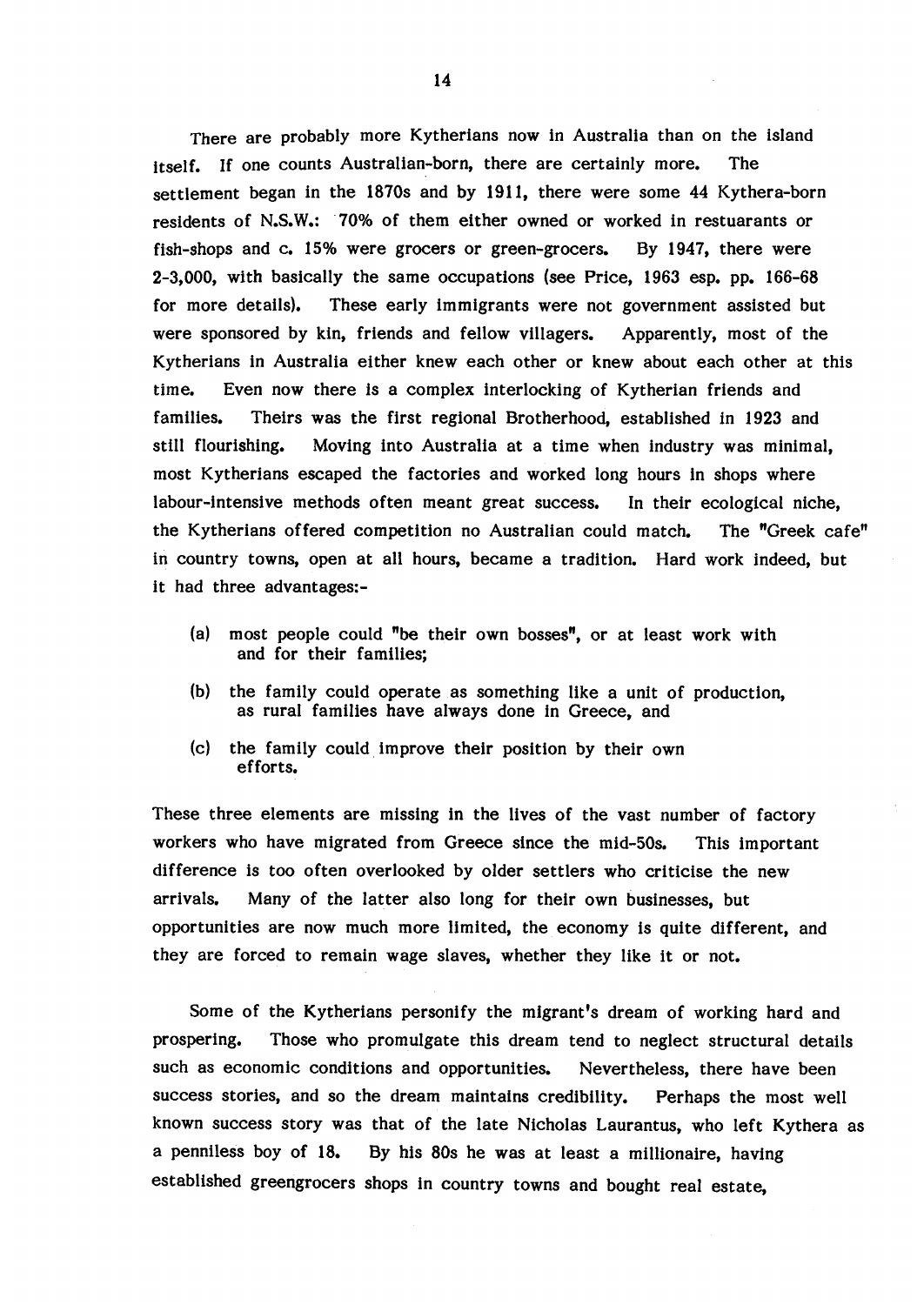including sheep stations at a time when the country was "riding on the sheep's back". He endowed charities in Australia and established a Chair of Modern Greek at Sydney University. But Kythera was not forgotten. He financed the building of a jetty at the southern port of Kapsali, rebuilt the school in the capital of Hora, established a club to teach swimming to Kytherian boys and girls. He assisted indigent Kytherian students and helped to support a hospital on the island.

Mr. Laurantus' prestige, both in Greece and in Australia, was understandably high. He also felt himself to be a genuinely dual citizen. In his words, "I still love my old country, as I love my adopted country, Australia<sup>n6</sup>. Like many other emigrants, he had revisited Kythera - in 1932, 1962 and 1969. He also visited his sister and sister's daughters in South Africa. In fact, he represented a successful version of a commonly found pattern. Many long-established Greek settlers and their offspring keep up ties with kin and friends all over the world. As well as personal links, there are the Brotherhoods and even inter-national newsletters focussing on particular regions. Remittances to Greece probably sustain most of Kythera's residents, and the summer influx of residents certainly revitalises their world.

The pattern of alternating migration, which I have mentioned several times, is available to relatively few. The industrial workers who form the bulk of Australia's Greek population simply cannot opt to spend part of their lives in Greece and part in Australia. Nevertheless, people have been revisiting Greece more frequently in the last few years, memories have been refreshed and ties with those who remain in Greece have been strengthened. The depressing picture of depopulation and decay is not the whole picture. Those who have gone also remain on the scene, to some degree. In emigrating they have often drawn out and expanded some of the threads of the web of circumstances within which they were born.

This interaction between emigrants and homeland has some interesting side-effects. For example, the success of Kytherian emigrants has changed the traditional balance of status on the island. The south has always had higher status, administrative dominance and more cosmopolitan influences. But the emigrants from the north who have attained wealth and eminence abroad have reversed this pattern, partly by demonstrating their ability to sustain an

6. In a letter to the Editor of the Masonic Club Journal, February, 1969,p. 14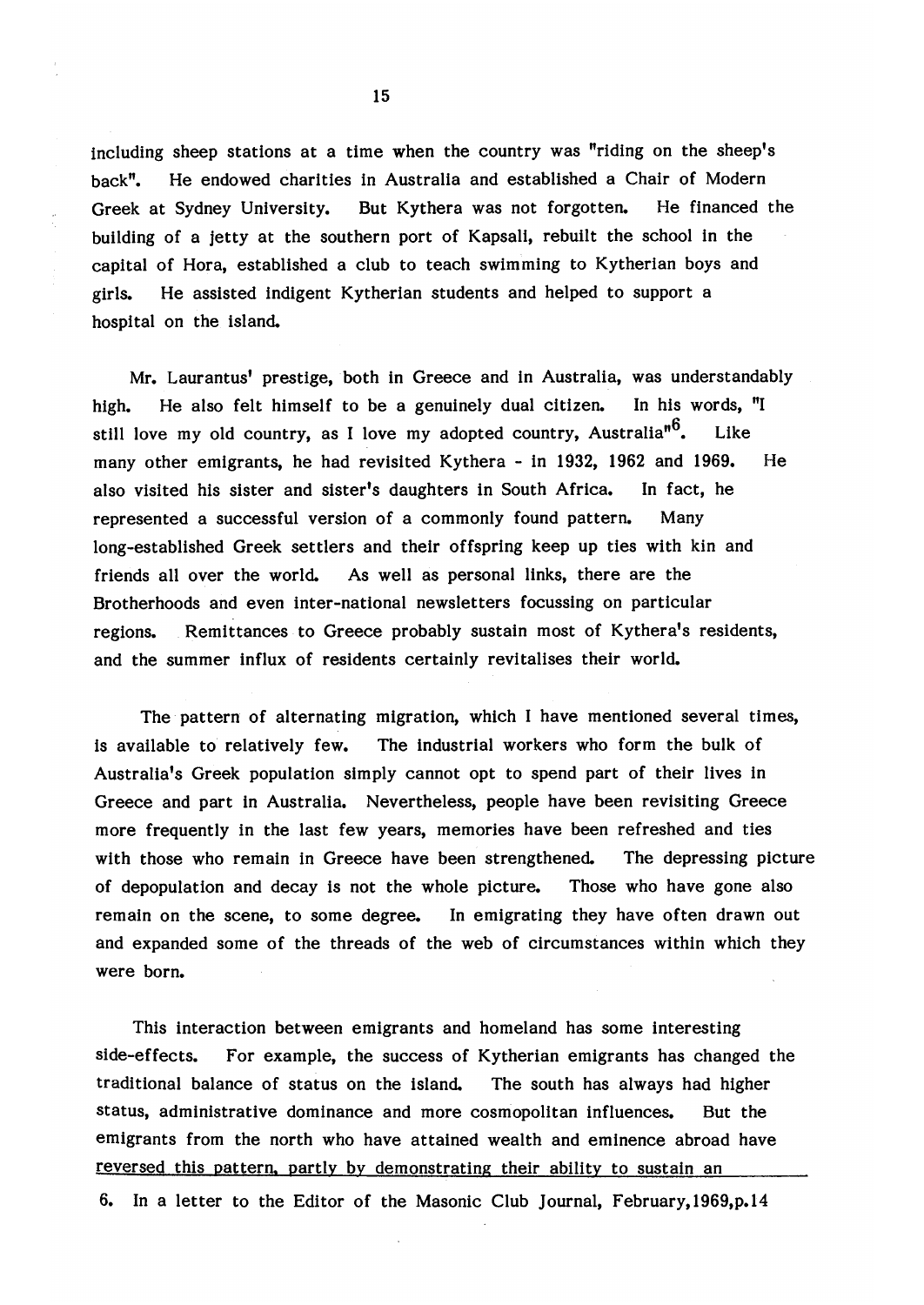affluent lifestyle. Links with Australia are also obvious on Kythera. Apart from the wattle, passionfruit, melons and bananas planted by returning emigrants, there are noticeable Australian accents, and even Australian currency in the markets at Potamos. Visiting Australians are well received and memories of Australia seem to be positive. Again, there is no simple acceptance of one country and rejection of the other. Nevertheless, the pattern of return migration suggests that many Greek Australians are voting with their feet, in favour of their homeland.

### 5. THE CONSEQUENCES OF EMIGRATION:

Twentieth century emigration from Greece has been described as "a veritable epidemic ... which saps the countryside and deprives it of its best subjects." (Evelpidis, 1968, p.203). The recession of the 1980s helped to start this exodus, and between 1906-1914, more than one quarter of a million people had migrated to the U.S.A. Their remittances, together with the development of tobacco as an export crop, encouraged some economic growth before World War I. The 'exchange of minorities' increased the outflow of population as well as the rapid growth of cities. Athens, a city of less than 200,000 at the end of the 19th century, had a population exceeding one million by 1939. During the next two decades, emigration to the cities and abroad depopulated the countryside. By 1971, 53.2% of the Greek population were urban-dwellers (cf. Mouzelis, 1978, p.99).

The peak year for overseas migration was 1965, when 117,167 people moved out of Greece. One estim ate suggested that 850,000 people emigrated between 1951-1970 (McNeill, 1978, p. 117).

The signs of depopulation that I remarked in Kythera are common to many rural areas of Greece: abandoned houses, unused fields, even empty villages. Writing in 1974 about a village in Mani, Allen remarked that the few people left seemed to be either old people waiting to die or young people preparing to leave. Over 30% of this village were 60 years or more in age. Clearly they could not maintain the same level of agricultural activity as the younger and more able-bodied who had emigrated.

The rural population loss was accompanied by increased contact with the city and the rest of the world. Roads, radio and television have broken into the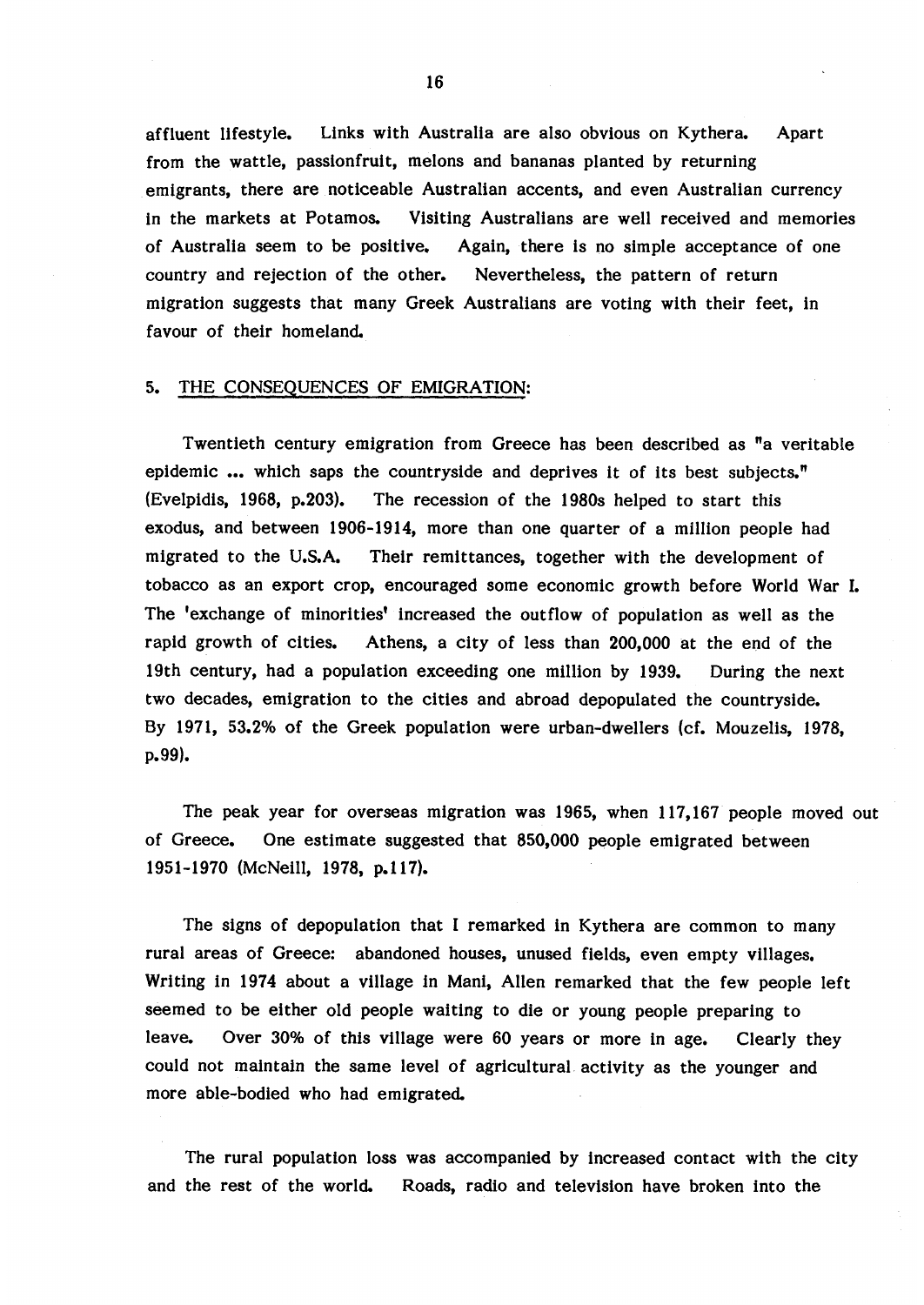smaller world of the village and disrupted traditional balances. "The comfort of certainty is lost and there are few standards which any longer limit expectations" (Campbell & Sherrard, 1968, p.363). Increasingly, the cities and the centres of industrialisation began to influence the lives of country people. New wants emerged - for more education, more services and a less difficult way of life. The movement out of villages is clearly related to these perceived inadequacies in lifestyle, as well as to the more pressing realities of poverty and underemployment.

Despite the recent improvement in living conditions, many rural areas of Greece remain underdeveloped. The present Government wants to "revive" the countryside, with an admirable programme of decentralisation, agricultural development, training and research, and some attention to agricultural economics. But the years of neglect will be difficult to reverse.

There are other, somewhat immeasurable, consequences. One of the functions of emigration is to serve as a safety valve, to siphon off possible political discontent. Certainly, successive Greek governments have been able to continue their neglectful policies without sustained opposition. There has been no landless peasantry or even a large unemployed proletariat to generate social revolutions. Some writers (e.g. Manganara, 1977) claim that returned migrants bring back more radical political ideas. Certainly, they bring back experience with different forms of political organizations, such 7 as militant trade unionism.

There is no doubt that Greek emigrants have served to enrich a number of other countries. Migrating as adult workers, they have provided the labour power to increase industrialization in the U.S.A., Australia, Canada and Northern Europe. Castles and Kosack have described international labour migration as "a form of development aid from poor countries to rich countries" (1973, p.8). In the European context, Greece and other Southern European countries have provided raw m aterial (including labour) as well as markets for the Northern Europeans and remained dependent on their capital, and that of the U.S. Nikolinakos (1975) argues that the Northern European countries stabilize the Southern migrants by rotating migrant labour, thereby preparing them for

<sup>7.</sup> Right wing governments in Greece have supervised the registration of unions, developing "phantom unions". The trade union system is regarded by the current socialist government as a major focus for change.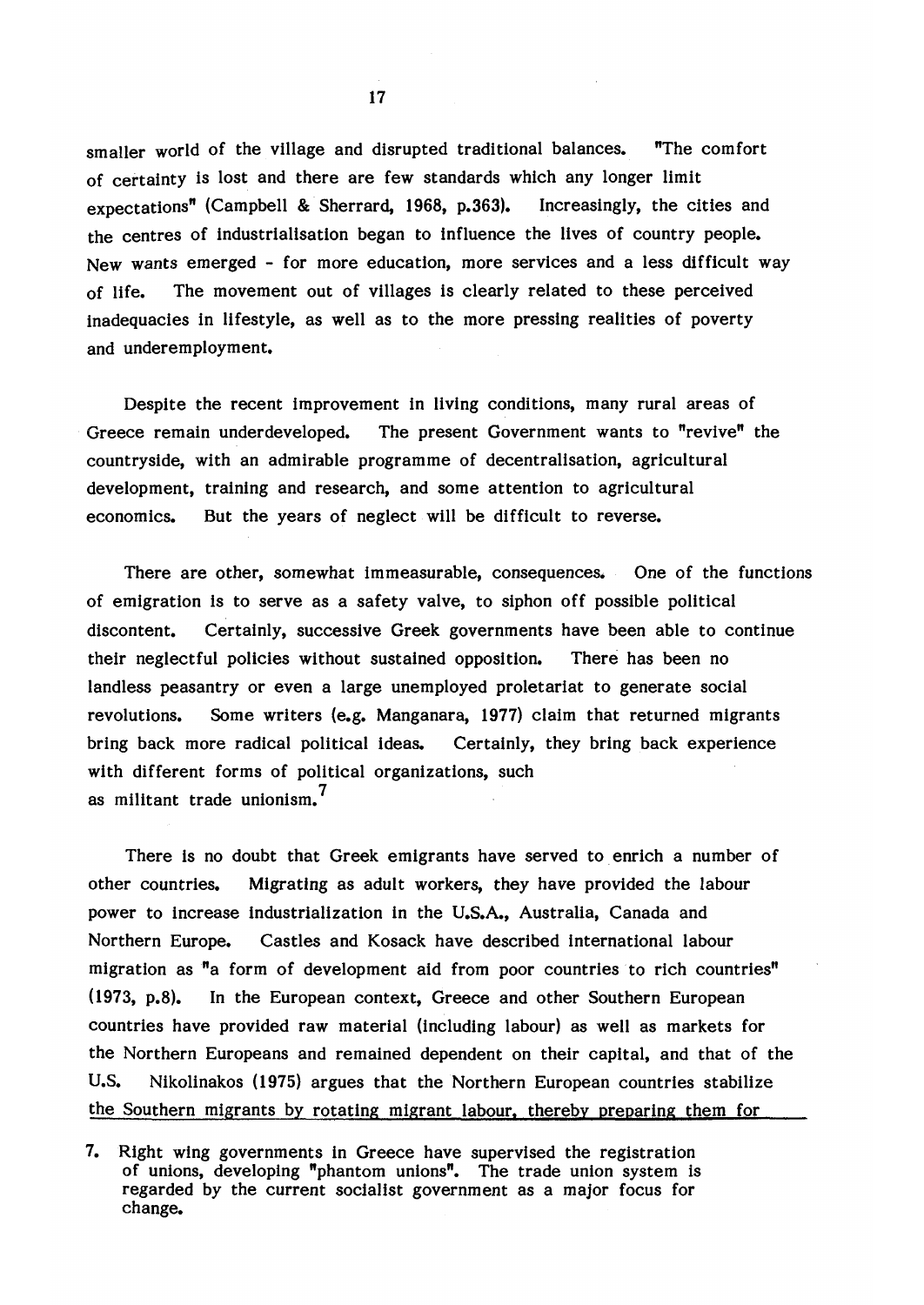their absorption into the European system. Without the constant circulation of labour, it would have been necessary to introduce a planning system for investment, thus heralding the end of the free market economy.

Recently, capital has been exported to the South where wages are lower. Either the capitalists secure monopolies or invest in the tertiary sector (especially tourism), set up assembly plants or light consumer industries. Although this kind of investment creates jobs for some Greek workers, it maintains the relations of dependency that have always characterised the "Southern problem".

Emigration to Australia cannot be interpreted in terms of core/periphery relations. Australia is wealthier and more industrialised than Greece, but also heavily dependent on foreign capital and semi-peripheral in the world economic system. Australian industry has been partly developed by the labour of Southern European migrants, but the products of this labour have not been marketed in Southern Europe, as have the Northern European products. The economic relationship between the two countries is more indirect, and partly created by the migrants themselves (e.g. with the import of Greek products to sell to the large Greek population in Australia).

Nevertheless, Australian industrial capitalism has profited from the decline of rural Greece, even though a considerable number of Greek individuals have also profited.

The political economy of international labour migration can demonstrate the part played by the export and import of workers. But, as well as such an analysis, we require a deeper understanding of specific conditions and of the ideological and cultural changes that accompany migration. By maintaining an international perspective, I have tried to capture some of the process of migration, the consequences of emigration for a country that exports workers, the personal and social forms that develop as migration becomes a norm, and the interrelation between countries that evolve partially linked traditions. Migrants are by no means "birds of passage". They are, especially in the 20th century, at the centre of history.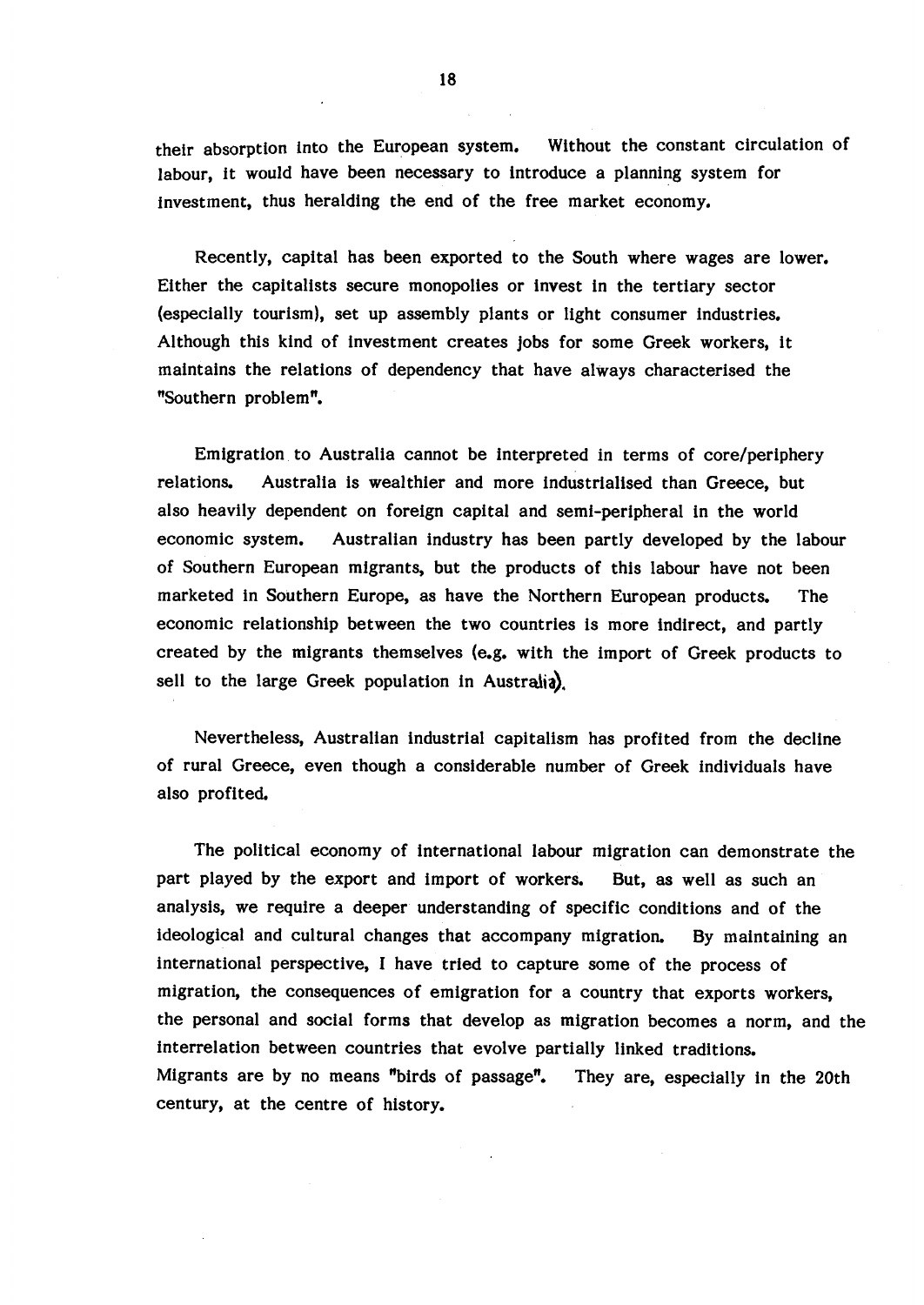#### REFERENCES

- Allen, P., 1974 Social and economic change in a depopulated community in Southern Greece (Ph.D., Brown University)
- Allen, P., 1981 "Close up of a Maniot Village", The Athenian, Oct. pp. 21-24.
- Baxevanis, J. 1972 Economy and population movements in the Peloponnesos of Greece (National Centre for Social Research, Athens)
- Berger, J. & Mohr, J. 1975 A Seventh Man, Penguin
- Bottomley, G. 1979 After the Odyssey: A Study of Greek Australians University of Queensland Press
- Bourdieu, P. 1977 Outline of a Theory of Practice Cambridge University Press
- Campbell, J. & Sherrard, P. 1968 Modern Greece Ernest Benn
- Castles, S. & Kosack, G. 1975 Immigrant Workers and Class Structure in Western Europe Oxford University Press
- Clogg, R. 1979 A Short History of Modern Greece Cambridge University Press
- Coldstream, J.N. and Huxley G.L. (eds) Kythera: Excavations and Studies Faber *&* Faber, London
- Collaros, T. and Moussourou, L.M. 1978 The Return Home: Socio-aspects of reintegration of Greek migrant workers returning from Germany (Reintegration Centre for Migrant Workers)
- Comitas, L. & Bernard, R. 1978 "Greek Return Migration" Current Anthropology XIX: 3, September
- Dimitras, E. 1971 "Enquetes sociologiques sur les emigrants Grecs" (Centre Nationale de Resherches Sociales, Athenes)
- Evelpidis, C. 1968 "L'exode rural en Grece" in Peristiany, J. (ed) Contributions to Mediterranean Sociology, Mouton
- Fakiolas, R. 1982 "Problems and opportunities of the Greek migrants returning from Western Europe" in The Greek Return Migration (Reintegration Centre,Athens)
- Fakiolas, R. 1984 "Return migration to Greece and its structural and socio-political effects" in Kubat, D. (ed) The Politics of Return: International Return Migration in Europe (Centro Studi Emigrazione, Rome)
- Filias, V. 1975 "Some aspects of the Greek migration problem" in Kudat, A. & Ozkan (eds) The comparative study of the reintegration policy of S.European exporting countries (workshop held in West Berlin, 30 May - 1 June)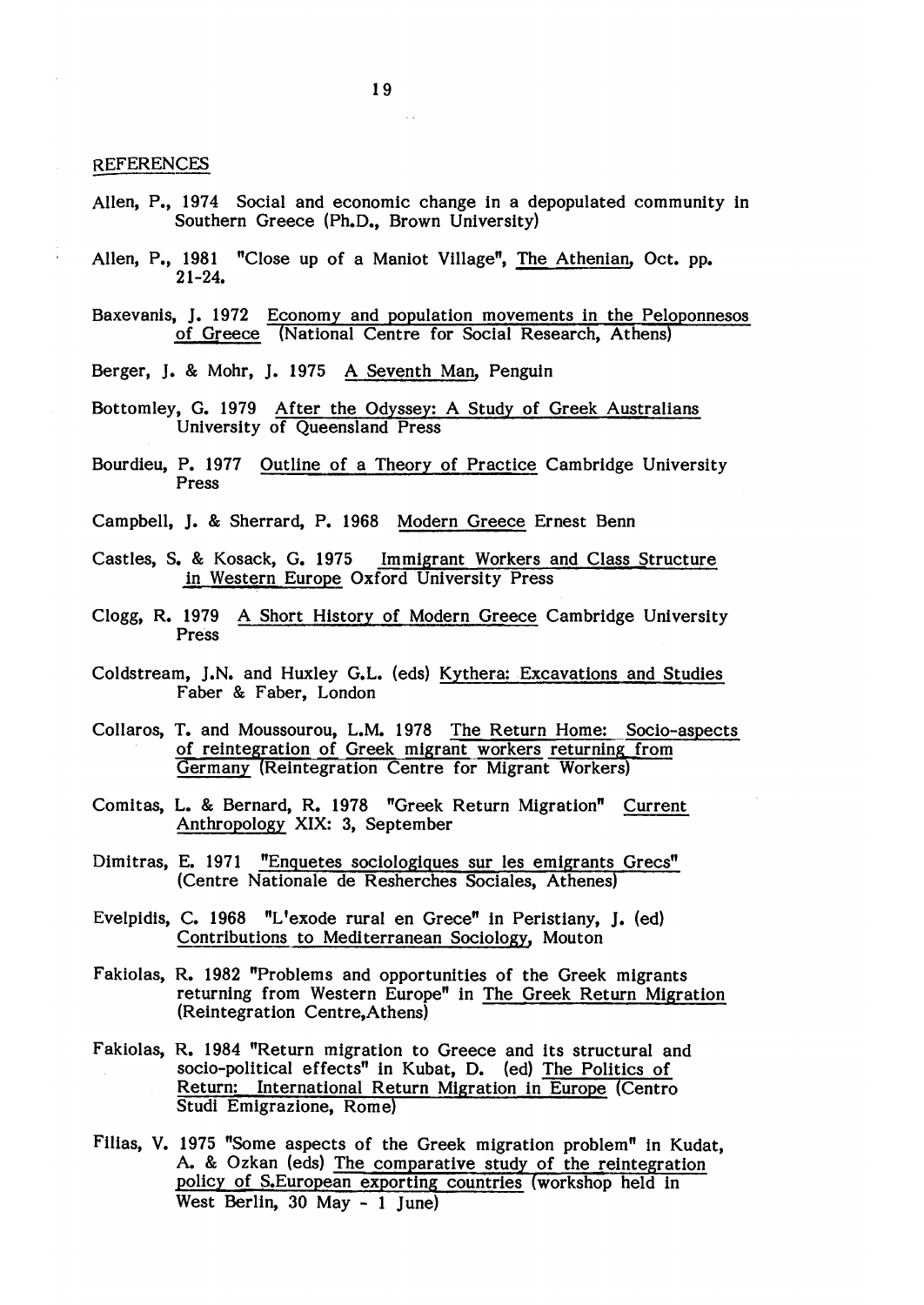Holst, G. 1975 Road to Rembetika Anglo-Hellenic Publishing, Athens

- Lianos, T. 1975 "Flows of Greek out-migration and return migration" International Migration 13, 3, pp. 119-31
- Lianos, T. 1979 "Greece" in Kubat, D. (ed) The Politics of Migration Policies (Center for Migration Studies, N.Y. pp. 209-19
- Lowenthal, D. and Comitas, L. 1962 "Emigration and depopulation", Geographical Review, vol. 52, pp. 194-210
- McNeill, W.H. 1978 The Metamorphosis of Greece since World War II Basil Blackwell, Oxford
- Manganara, J. 1977 "Some social aspects of the return movement of Greek migrant workers from Western Germany to rural Greece" Greek Review of Social Research No. 29, pp. 65-75

Mouzelis, N. 1978 Modern Greece: facets of underdevelopment, Macmillian

- Nikolinakos, M. 1975 "The concept of the European south and north-south problem in Europe" International Institute of Comparative Social Studies, Berlin
- Paine, S. 1976 Exporting workers: the Turkish case, Oxford University Press

Papantoniou, A. 1982 "Introduction" to The Greek Return Home, pp.9-12

- Papantoniou,-Frangoulis, M. 1982 "Economic and demographic aspects of return migration" in The Greek Return Home (Reintergration Centre, Athens pp. 12-15)
- Piore, M. 1980 Birds of Passage Cambridge University Press
- Price, C. 1963 Southern Europeans in Australia Oxford University Press
- Price, C. (ed) 1975 Greeks in Australia ANU Press, Canberra
- Price, C. (ed) 1979 Australian immigration: a bibliography and Digest No.4 ANU Press, Canberra
- Rhoades, R. 1978 "Foreign labour and German industrial capitalism, 1871- 1978: the evolution of a migratory system", American Ethnologist 5: pp.553-575
- Thomas, W.L and Znaniecki, F. 1958 The Polish Peasant in Europe and America, Dover, N.Y.
- Tsounis, M. 1971 Greek communities in Australia (Ph.D. thesis, University of Adelaide)

Tsounis, M. "Greek communities in Australia" in Price, C. (ed) Greeks in